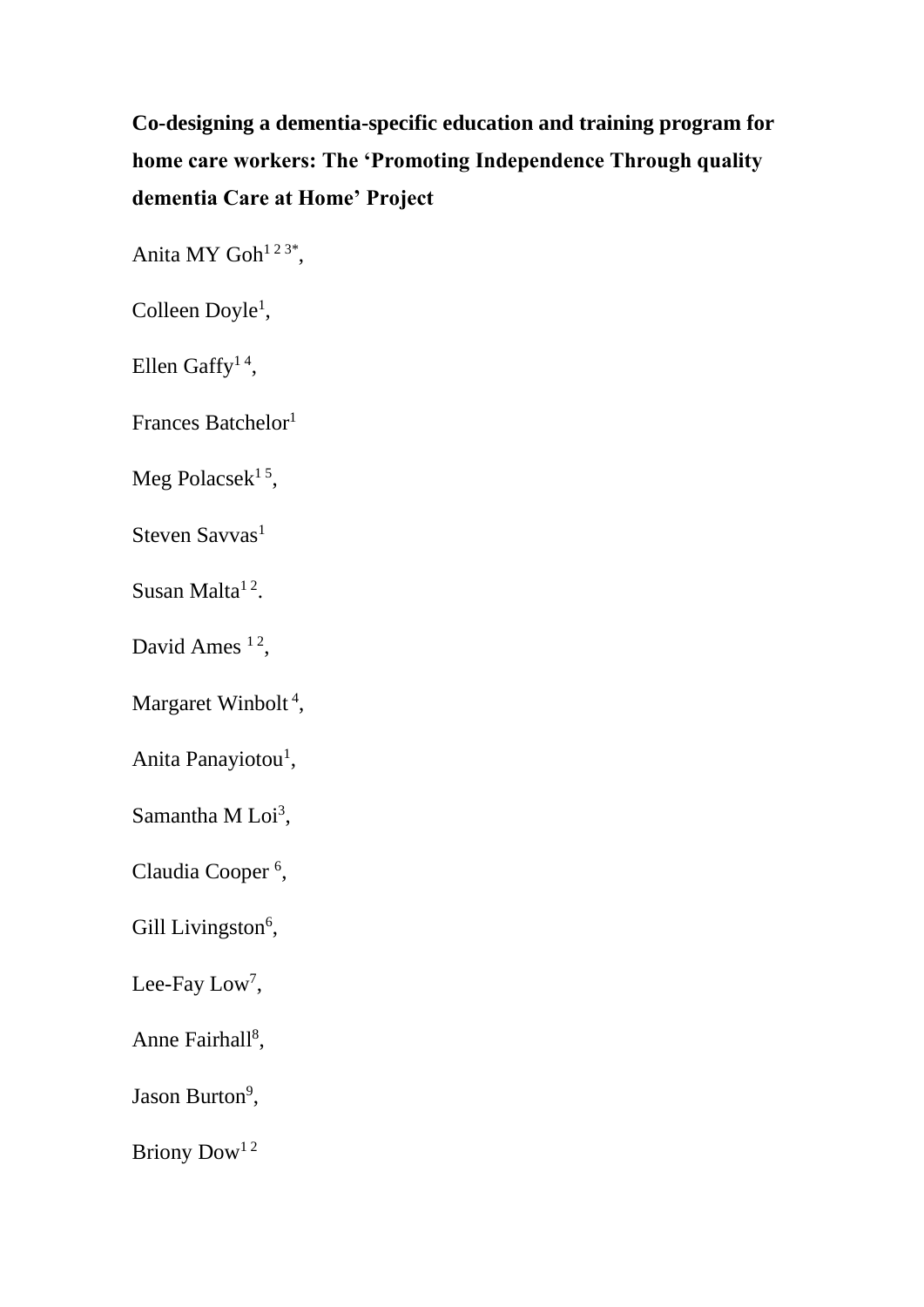*1 formerly or currently from the National Ageing Research Institute, Parkville, VIC, Australia; <sup>2</sup> The University of Melbourne, Parkville, VIC, Australia; <sup>3</sup> Melbourne Neuropsychiatry Centre, Parkville, VIC, Australia; <sup>4</sup> LaTrobe University, Bundoora, VIC, Australia; <sup>5</sup> Benetas, Melbourne, VIC, Australia; <sup>6</sup> Division of Psychiatry, University College London, London; <sup>7</sup> University of Sydney, Sydney, NSW, Australia; <sup>8</sup> Consumer advocate; <sup>9</sup>dementia360.*

\*Corresponding author

Email: [a.goh@nari.edu.au](mailto:a.goh@nari.edu.au)

## ORCID ID:<https://orcid.org/0000-0003-0159-5926>

Twitter: @dranitagoh

**Acknowledgments**: We acknowledge the assistance of project investigators Professor Constantine Lyketsos, Professor Philip Clarke and Associate Professor Samuel Scherer, the expertise of our training and education expert Erica Wise, and the invaluable contribution of the members of the PITCH Project Advisory Group.

Word count: 5136 without boxes and table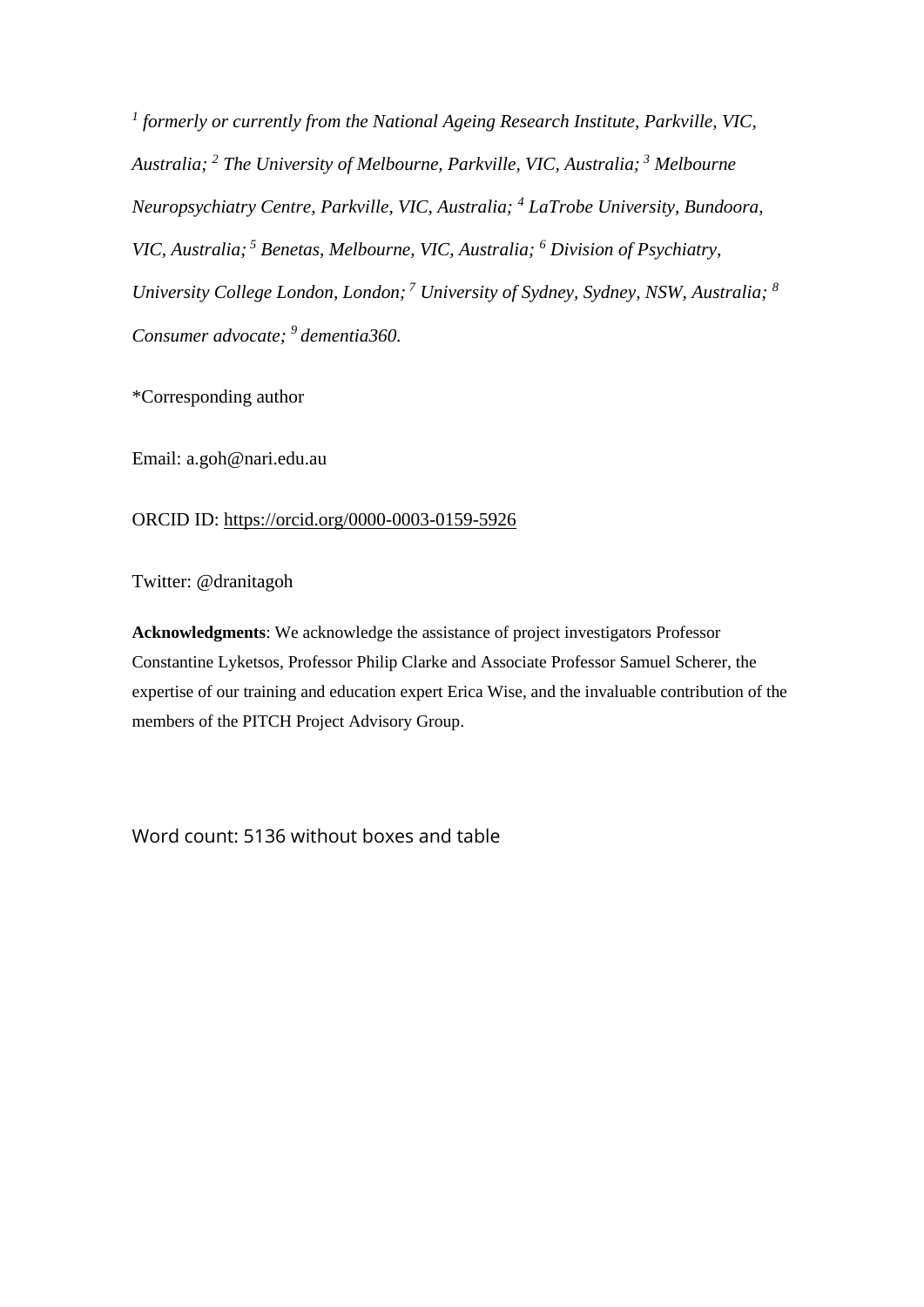# **Co-designing a dementia-specific education and training program for home care workers: The 'Promoting Independence Through quality dementia Care at Home' Project**

Undertaking co-design with the end users of services has rapidly evolved as the best-practice approach to program design, development and implementation. Increased interest in using participatory co-design in dementia care has drawn attention to the need for evidence-informed methods for facilitating the meaningful involvement of people with dementia and their family carers in codesign activities. The aim of this paper is to describe the co-design framework used in the co-design of a dementia specialist training program for home care workers. The Promoting Independence Through quality dementia Care at Home (PITCH) program is a successful example of co-design methodology used across multiple project stages and with various stakeholder groups, including people living with dementia, family carers, home care workers, managers and researchers. Co-design methods were tailored to each stage, purpose, and stakeholder group, and to facilitate the involvement of people living with dementia. Findings provide unique insights into optimising input from co-design partners, including people living with dementia; the methodology, conditions and requirements for participants to co-design and implement ideas; and perspectives on the enablers and challenges of using co-design in this population. In this paper, we present a comprehensive approach for involving people living with dementia as active and equal contributors in inclusive and meaningful participatory co-design.

Keywords: dementia; family carer; co-design; training; design process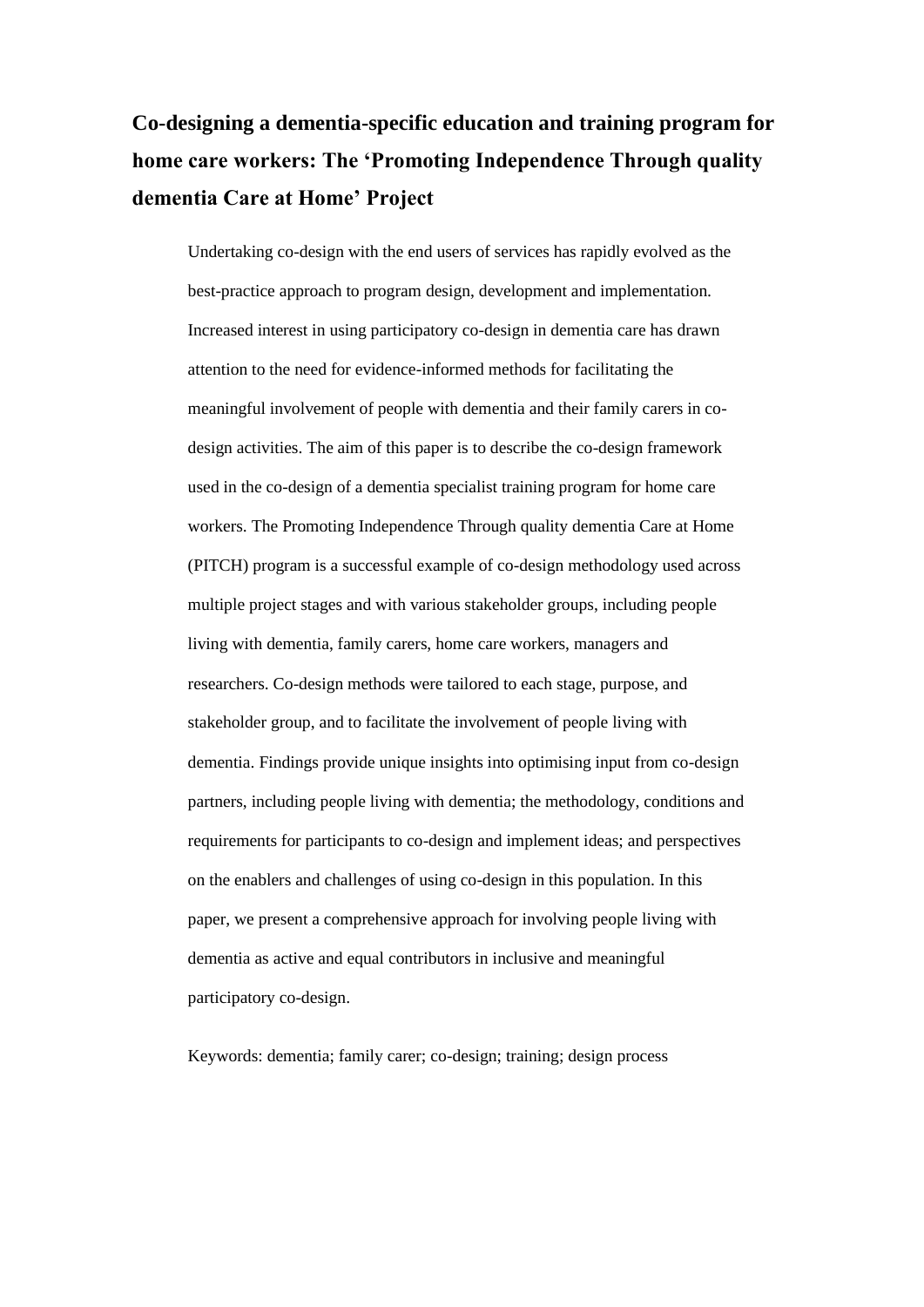## **Introduction**

Co-design is a method of facilitating the meaningful involvement of consumers and people with lived experience in research and practice (Blomkamp, 2018; Leorin et al., 2019) and is increasingly being incorporated into research designs when developing interventions to ensure user needs are adequately addressed (Steen et al., 2011; Trischler, Pervan et al., 2018). People living with dementia, particularly those with later stage dementia, have historically been largely excluded from participatory research (O'Sullivan et al., 2013), however, the use of co-design methods can facilitate the active, meaningful involvement of people living with dementia in such research, including in service design and delivery (Swarbrick et al., 2019) . The dementia advocacy movement in particular has supported this shift, promoting active rather than passive involvement of people living with dementia in research (Bryden, 2015).

Co-design as a participatory design approach validates lived experience, placing it on equal footing with professional experience. In co-design, people who use, or are affected by, a service have a key role in providing expertise based on their lived experience, and are invited to participate in its design, implementation, review and/or delivery. As a result, innovations to service design or improvement are more likely to be useful, effective and sustainable (Trischler, Kristensson  $\&$  Scott, 2018). A recent codesign project of an intervention with family carers of people living with dementia reported 'experts by experience' particularly enriched the process of designing an intervention by ensuring it was clear and engaging and by their knowledge of overcoming barriers to implementation (Rapaport et al., 2018).

While frameworks for co-design exist for use in general health settings (Trischler et al., 2019; Bird et al., 2021) and also for specific use with groups with health conditions (Grant et al., 2021; Jessen et al., 2018) there is little evidence for which particular frameworks and methodology are most effective for engaging people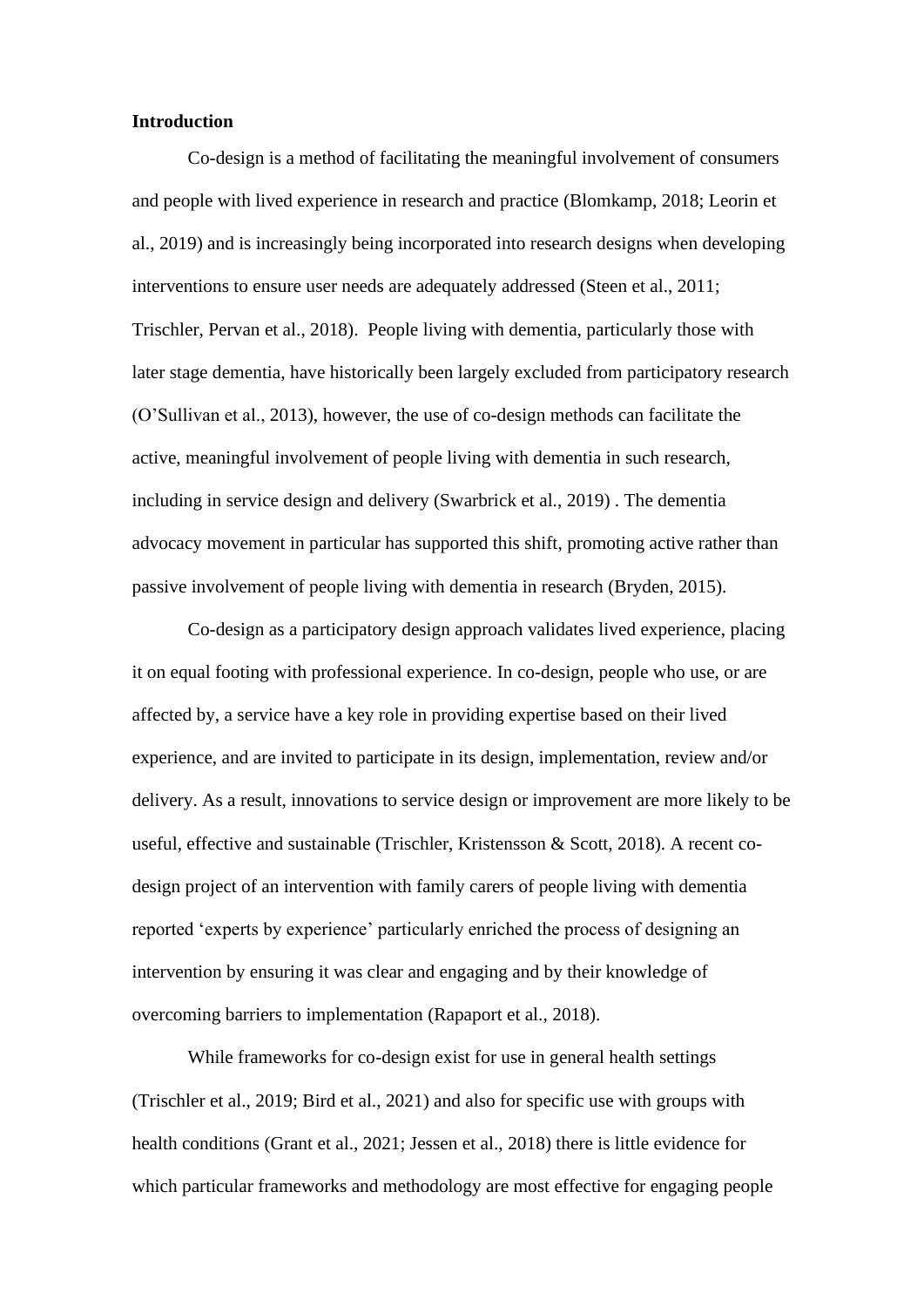living with dementia and their family carers in the co-design process. This is despite studies suggesting the effectiveness of co-design is dependent on its process, including which users are involved and how their involvement is facilitated (Trischler, Pervan et al., 2018). A systematic review investigating the methods used to engage people with dementia (and their carers) in co-design, and the barriers and facilitators to co-design in this population is being conducted by the authors to add to the evidence-base (PROSPERO 2018 CRD42018088748).

#### **Definition of co-design**

Variation in the conceptualisation and operationalisation of co-design exists within the literature, particularly when involving people living with dementia (Wang et al., 2019), and when discussed in relation to overarching design processes of co-creation and co-production (Niedderer et al., 2020; Tsekleves et al., 2020). In this study, we follow the principles of Sanders and Stappers' (2008) approach to co-design: shared decision making; equal partnerships and emphasis on creativity and innovation; engaging end-users in an equal partnership in the idea generation; and development of products, resources and services intending to address their needs

Most earlier co-design studies involving people living with dementia in developing interventions are predominately outcome focused (i.e. designing products orprograms) and typically report the results of these of co-designed outputs (Faucounau et al., 2009; Robinson et al., 2009), rather than providing guidance on methodology, such as how co-design activities should be conducted or facilitated with people living with dementia. Studies have described key considerations for supporting ongoing involvement of people living with dementia in in co-design processes (Goeman et al., 2019; Treadaway et al., 2019), and traditional co-design tools, engagement techniques and processes may require modification in order to use with people living with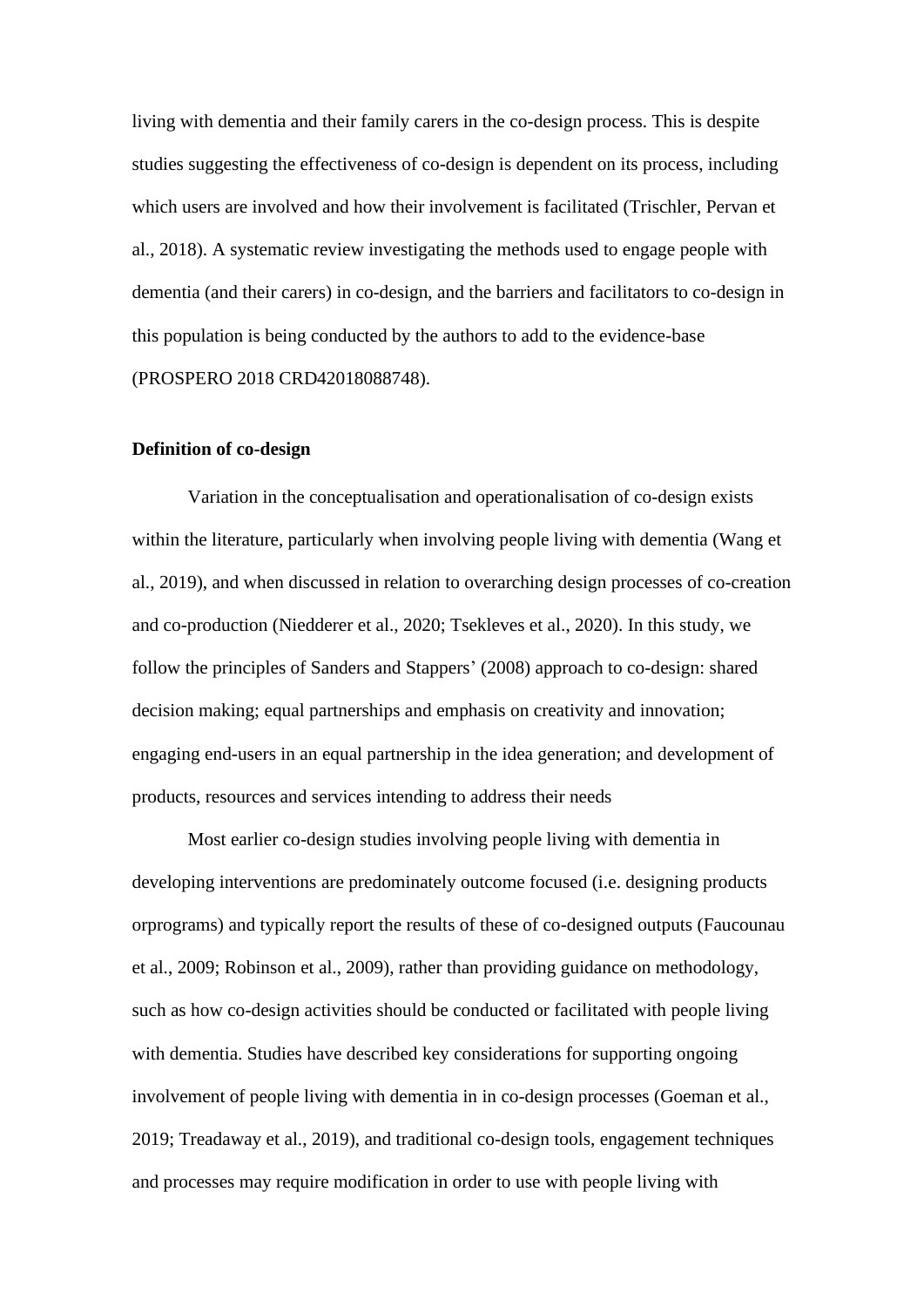cognitive and sensory impairments (Hendriks et al., 2015). The use of personalised approaches (Branco et al., 2017), art based methods (Tsekleves et al., 2020) and probes such as visual cards and diaries (Niedderer et al., 2020) have been explored as ways to engage people living with dementia in co-design processes. More work evaluating outcomes of involving consumers (including people living with dementia) in co-design would also be useful and is currently lacking.

One approach used in co-design is the World Café approach, which has been used successfully in many health-related studies. The World Café methodology promotes the involvement of consumers and communities in research through meaningful partnerships (Brown,2005) and is an effective and flexible format for hosting and fostering constructive large group dialogue. This approach privileges the involvement of consumers and communities in research by creating meaningful partnerships through an interactive exchange of insights on issues, utilising a 'conversational process' among groups, and thereby accessing collective intelligence (Fouché & Light 2011). In a World Café, all participants are regarded as experts of their own lived experience and are supported to contribute experiential knowledge. There is no pressure to reach consensus, as diverse perspectives are encouraged and valued. The World Café methodology has been found to be a valuable, participatory, flexible method that can be used for meaningful research collaboration and prioritisation with marginalised communities, and aligns with high-quality engagement for research (MacFarlane et al., 2017). Despite its potential, there is limited evidence in the literature of the use of World Cafés with people living with dementia and family carers. Swanson (2014) employed the method with people living with dementia and family carers to improve dementia services, and Smith & Phillipson (2020) with family members of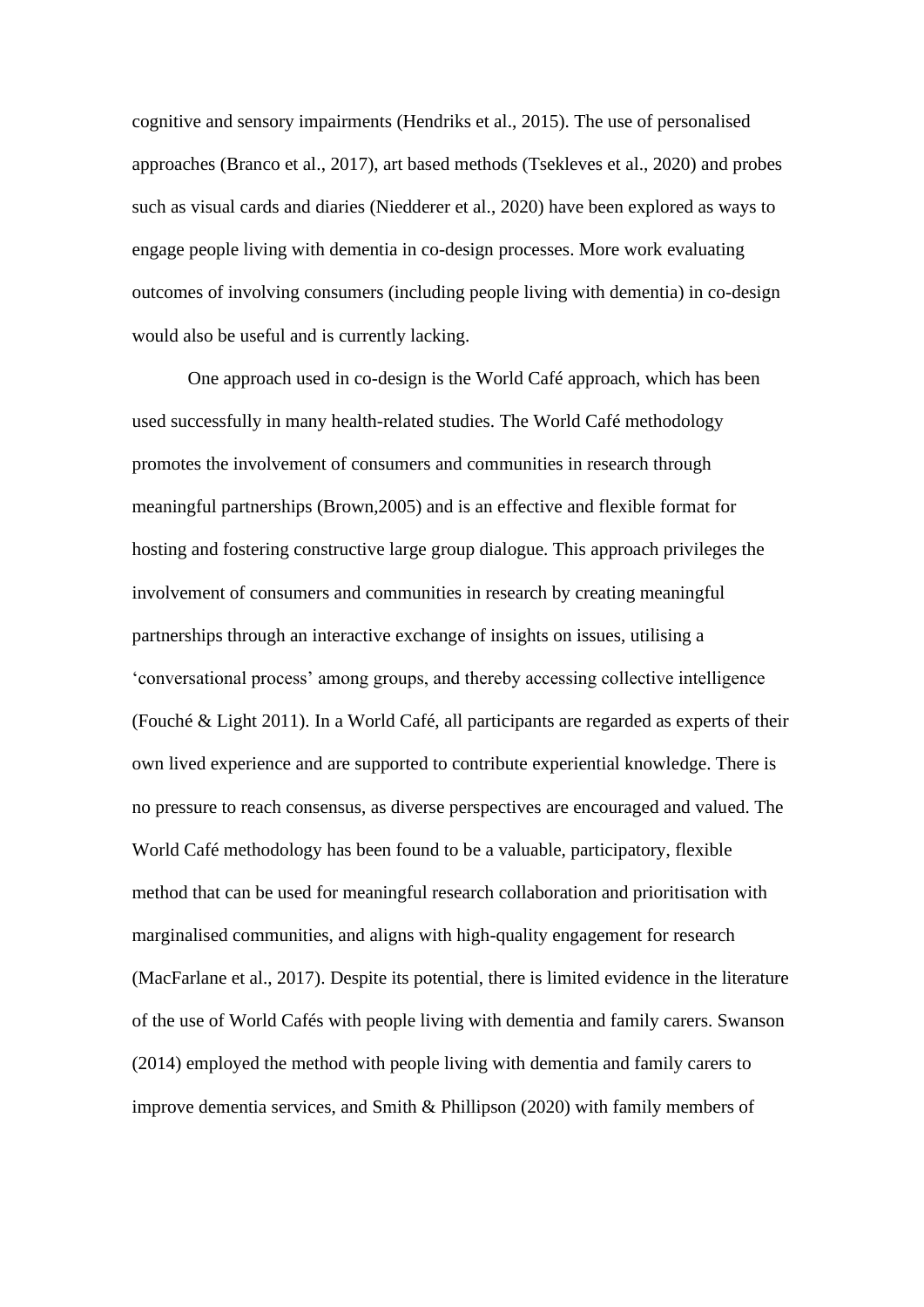people living with dementia to improve care and support people with dementia in residential aged care facilities.

The aim of this paper is to describe the methodology used in the co-design of a dementia training package for home care workers, and the approach for supporting the involvement of people living with dementia, family carers and care workers. It reports feedback from participants about the co-design experience and discusses the strengths and challenges of the approach taken.

#### **Methods**

## *Co-design method for the PITCH program*

The objective was to co-design an education program to upskill home care workers by improving their dementia literacy and confidence, improve quality of care for people with dementia and reduce family carer burden (the program is currently being formally tested through a randomised controlled trial, ACTRN12619000251123). The key principles of co-design used in this project include the participation of all stakeholder groups in the development process, the creation of ownership (collective leadership) and using outcomes to assess effect (Bradwell & Marr, 2008). The research team created a culture to uphold the principles of co-design and relationship building and all activities were centred on a group of people working together as equals. The five stages in our methodology and how they relate to co-design processes (e.g. Barbera et al., 2017 and Sanders & Stappers, 2008) are outlined in Table 1.

Table 1. The stages of the PITCH co-design methodology and how they relate to codesign theory processes.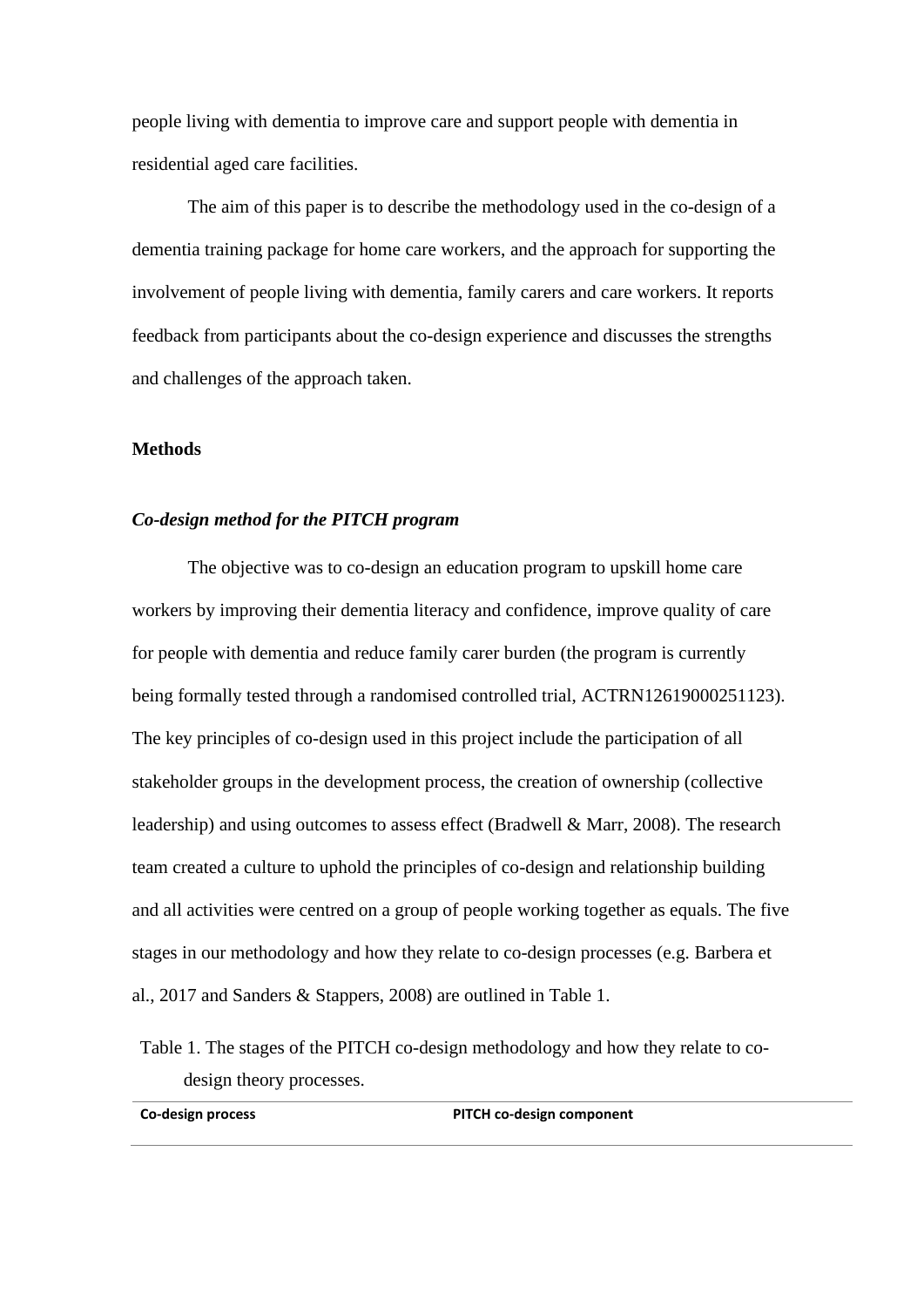| Understand and define                      | Stage 1. Establish key partnerships and   |                       |
|--------------------------------------------|-------------------------------------------|-----------------------|
| Prepare / Develop understanding/           | Project Advisory Group                    |                       |
| Contextualise / Explore / Define problem   |                                           |                       |
|                                            | Stage 2. Qualitative interviews and focus |                       |
|                                            | groups                                    | The Project           |
| Ideate                                     | Stage 3. Co-design workshops/forums       | <b>Advisory Group</b> |
| Envision, idea generation, operationalise, |                                           | was involved at       |
| conceptualise and develop prototype        |                                           | every stage           |
| <b>Test</b>                                | Stage 4. Piloting of program              |                       |
| Feedback, refine, test                     |                                           |                       |
| Assess and reflect, enact and refine       | Stage 5. Final development of training    |                       |
|                                            | materials                                 |                       |

Ethics: This project received ethics approval from the Austin Hospital (HREC17Austin537). Signed informed consent was obtained for all stages of the project from all participants or from their nominated proxy, before any co-design activities took place (i.e. prior to interviews, focus groups, and workshops). The exception was Project Advisory Group members, who were not required to provide informed consent.

## *Stage 1. Establish key partnerships and Project Advisory Group (PAG)*

Based in Australia, the PITCH project involved a large international team of researchers, people living with dementia, family carers, and home care workers, case managers and service managers from home care service providers. Other collaborators included international dementia training and education experts, and representatives from industry, advocacy bodies and healthcare providers.

The research team established a project advisory group (PAG) of 17 members, including representatives from aged care assessment teams, family carers, advocacy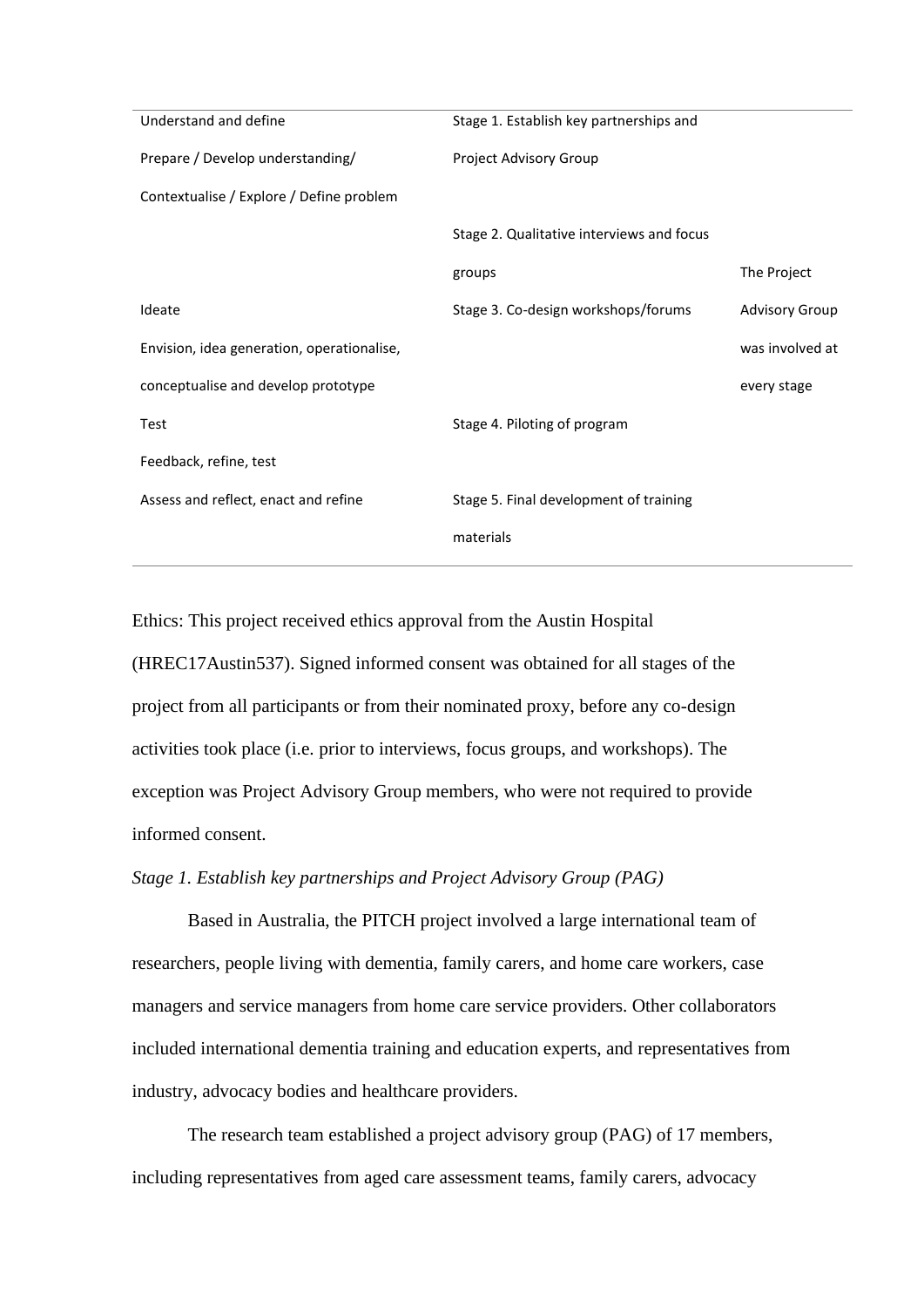bodies, government departments, service providers, people living with dementia (including young onset dementia), and home care workers. This group met quarterly, chaired by a dementia advocate and family carer of someone living with dementia. Members attended in-person or via video conference. Terms of Reference were developed collaboratively with the members, and the PAG provided direction and guidance to the project team, communicated the status of the study to relevant key stakeholders, and provided guidance and input into the conduct of all project stages. The PAG members were also involved in the co-design and development of the PITCH project and program, and ensured the project was respectful of the experience of the people living with dementia and their carers.

All consumer representatives were paid \$AUD60 per hour for their time at each meeting (whether attendance was in person or virtual) via gift cards, and taxi vouchers were provided for in-person meetings. The chair was paid a yearly honorarium. For the duration of the project, each member living with dementia was partnered with a researcher, and this relationship was kept as consistent as possible, with the researcher providing documents and contacting the person before meetings for any clarifications and questions, and to organise the logistics of attending the meeting. They also sat next to each other during in-person meetings, so the researcher could optimise their participation and privilege their voices (should they need it), by directing them to the correct documents, checking their comfort and understanding (including the speed and method of information presentation was appropriate, and if they wished to receive modified written materials with larger text size on one-sided copies), and by ensuring they did not feel rushed when engaging with the group. This approach ensured that they could continue to participate as their symptoms of dementia progressed over the fouryear project.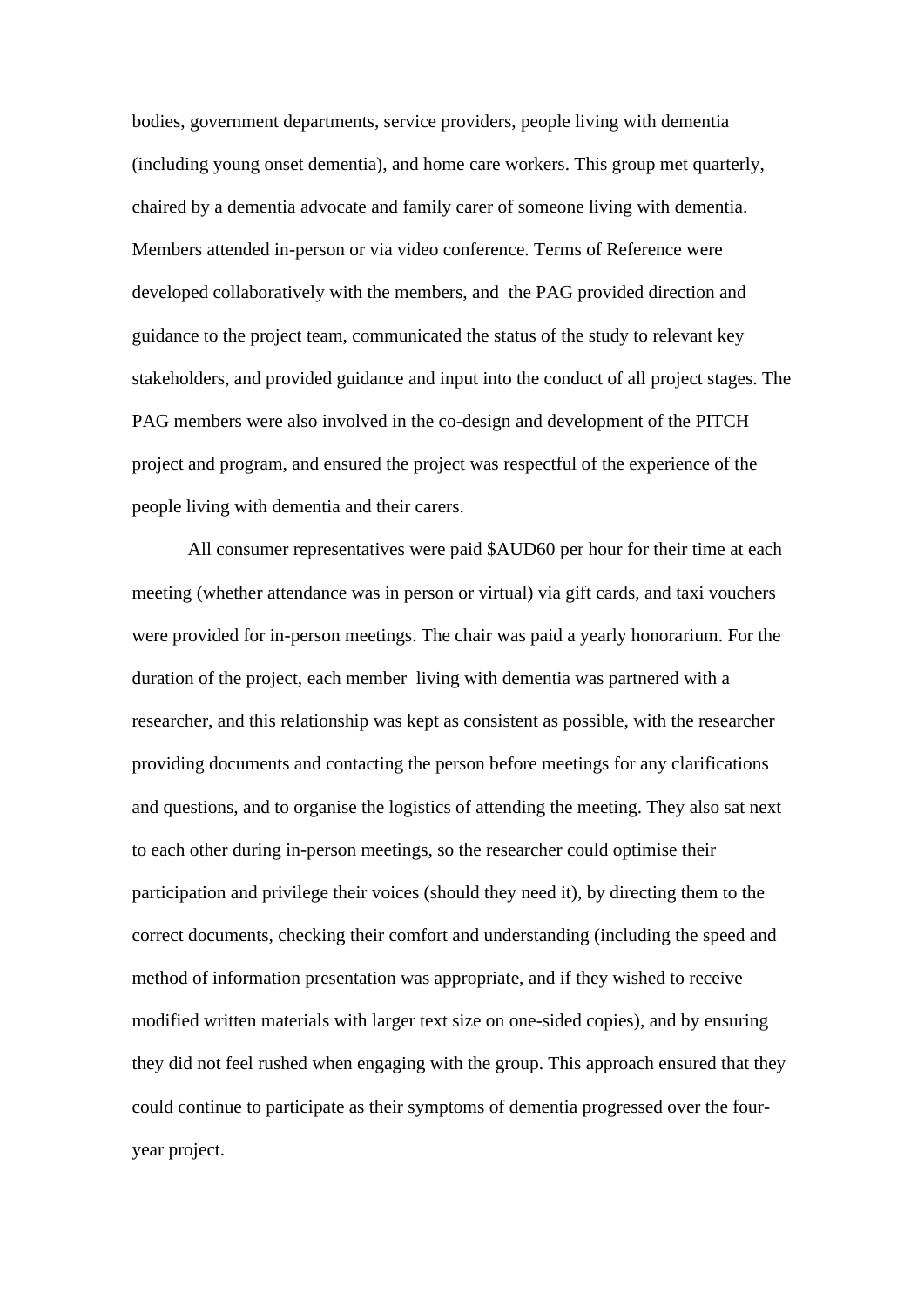## *Stage 2. Qualitative interviews and focus groups*

The co-design process included a qualitative study exploring perceptions of home care delivered by service providers in Victoria, Australia, in 2018, and how it could be improved. Participants were recruited using purposive sampling from eight service provider partners, who disseminated advertisements and letters of invitation to their staff and clients living with dementia. Those interested in participating were asked to contact the researchers directly for study information provided by telephone or mail. Forty-three participants were interviewed or took part in focus groups. Four people living with dementia, 15 family carers, 10 home care workers, and 14 managers (nine case managers and five service managers) participated. All four people with dementia had received a diagnosis of later onset Alzheimer's disease, and were at least seven years post diagnosis. Participants were interviewed using a semi-structured interview schedule, designed to better understand the experiences of people living with dementia, their carers, and home care professionals regarding home care. Individuals living with dementia were able to participate on their own or with their family carer, and family carers could choose to participate without the person they were caring for, depending on their preference, and at the location and time of their choice. Of the four participants with dementia, three were interviewed on their own, and one was interviewed together with their carer. The participants living with dementia mostly nominated to be interviewed in the morning and in their own homes, to maximise comfort and cognitive ability. Interviewers were experienced in dementia research and in communicating with people with cognitive impairment (such as using the strategies to promote effective communication with a person with dementia in Jootun and McGhee (2011). The initial qualitative themes were reviewed by the PAG, and results have been published (Polacsek et al., 2019).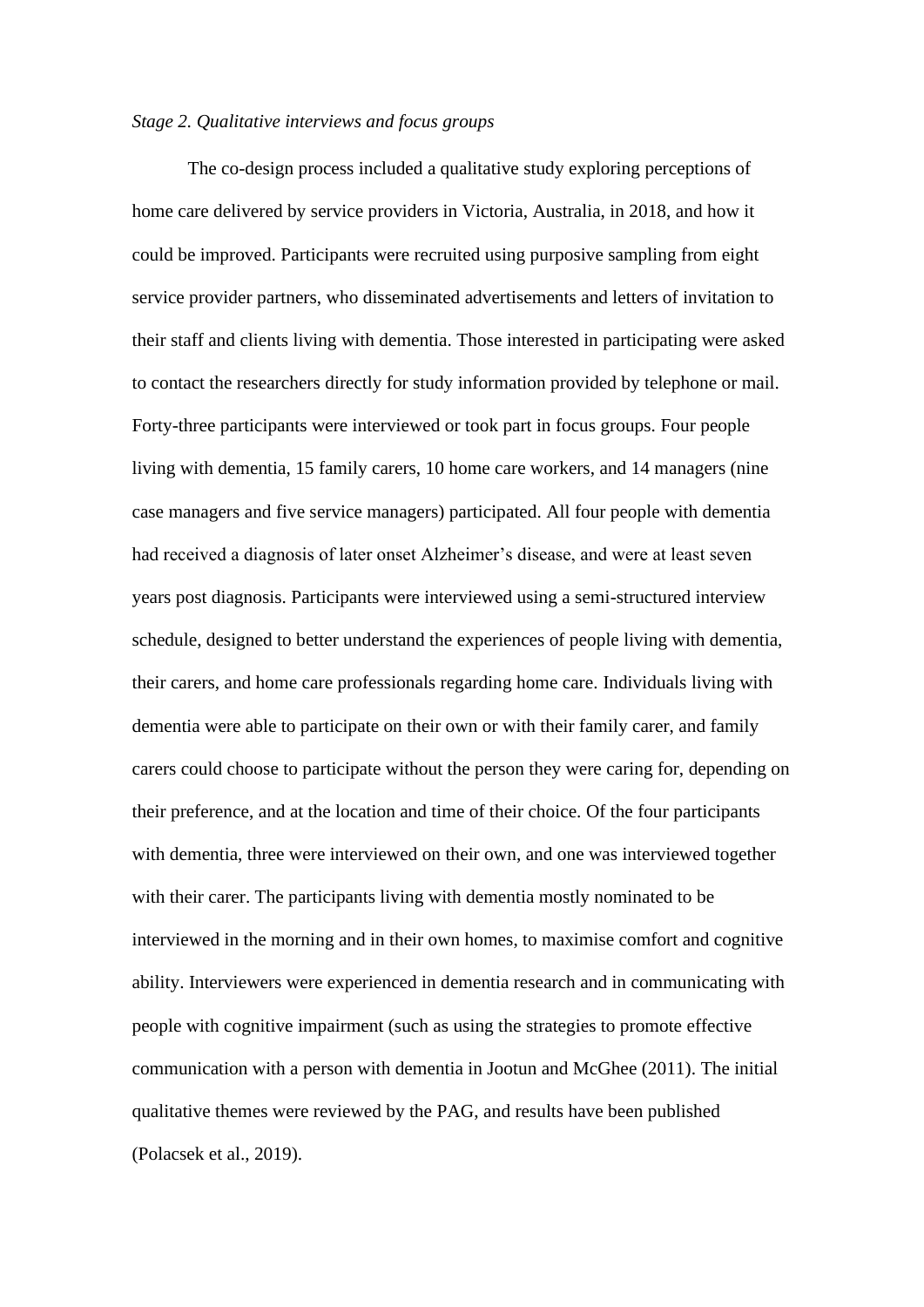## *Stage 3. Co-design workshops (World Cafes)*

Forty-six people with dementia, their family carers, and home care staff participated in four community-based co-design workshops using the World Café methodology, where participants came together (in person) in a group format to codesign the content, length, delivery and setting of the PITCH training program (Fouché & Light, 2011). Participants were recruited from those who took part in the qualitative study in Stage 2, and via advertisements and service provider and research institute newsletters. Recruitment of family carers and people living with dementia was facilitated via patient and carer advocacy organisations. Five individuals with dementia participated as co-designers, attending multiple workshops. Four of these individuals attended with their family carer (n=13 carers who also attended multiple workshops).

The workshops were conducted in accordance with World Café's seven integrated principles: (a) set context; (b) create a hospitable space; (c) explore the questions; (d) encourage everyone's contribution; (e) connect diverse perspectives; (f) listen together for patterns; and (g) share collective discoveries (Box 1).

Box 1. World-Café forum methodology.

1. Participants were welcomed to the café and invited to sit in groups of approximately 4–5 participants at separate tables. The facilitator set the context for the event, and introduced the principles of a World Café and ground rules for participation.

2. Each table had a table host, and participants brainstormed and discussed the table topic. The tables were covered with white paper 'tablecloths' and participants were provided with pens and markers to take notes, write, and/or illustrate the ideas from the discussions. At the end of the 'table' discussion (which typically lasted about 15 minutes), participants rotated as a group to another table to discuss a different question.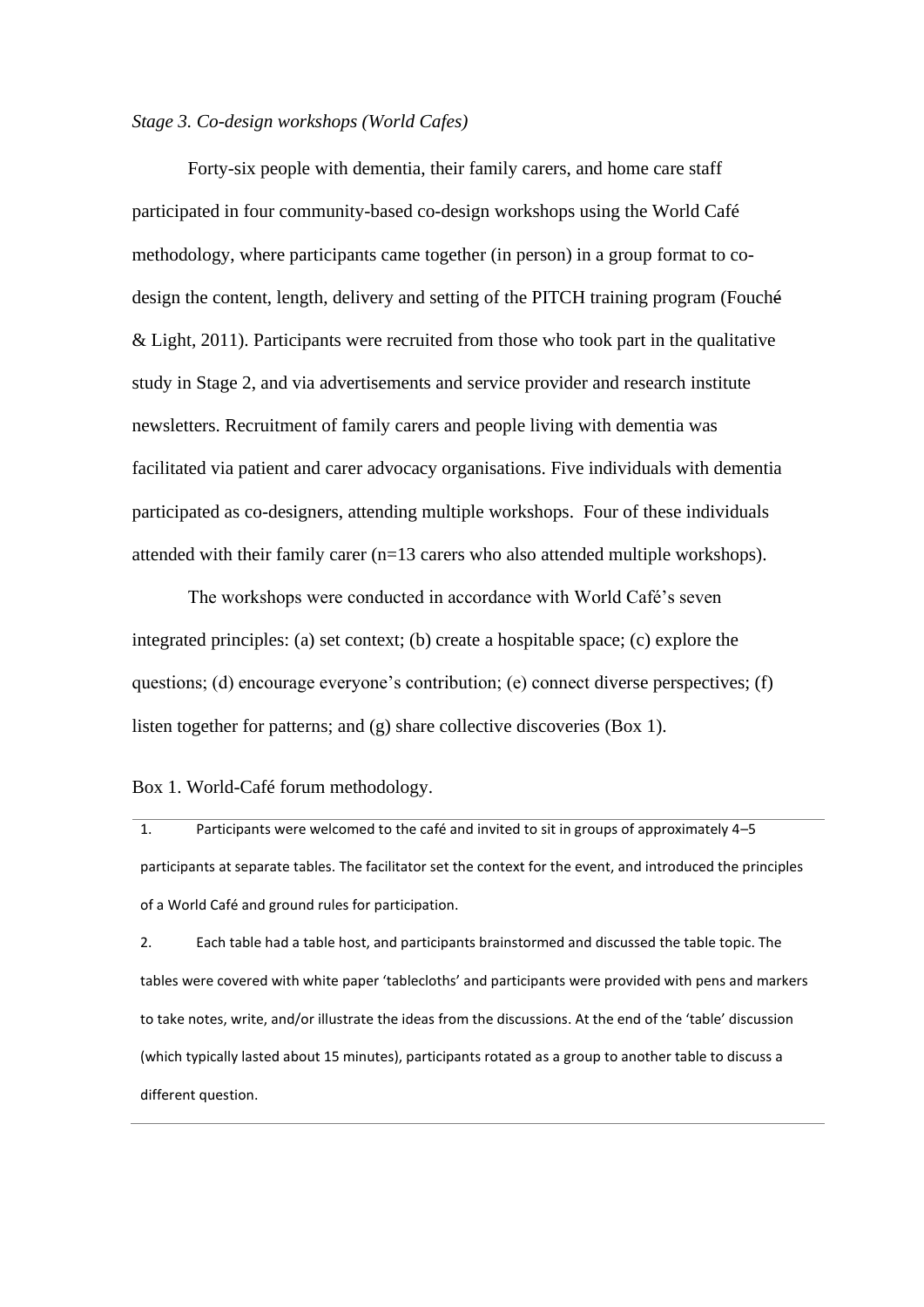3. The 'tablecloths' with the notes and ideas from each table were put placed on the walls after each table rotation for further sharing, and participants provided with sticky, coloured paper dots. Participants were instructed to stick them on the 'tablecloths', to indicate their top three priorities or responses to questions. They were also given blank post-it notes and encouraged to use them to add to the 'tablecloths'. Researchers were available to scribe if necessary. This method maximised participation in large group discussions and provided participants with additional and multiple opportunities to have a voice in the generation of responses to questions as well as in the group priorities.

4. The table host recorded discussions and remained at the table to provide a brief summary to the incoming group about the discussions of the preceding group to encourage cross-fertilisation of ideas and knowledge. As succeeding groups responded to the question, a rich set of responses gradually developed.

5. After all groups had responded to each topic, responses from all discussions were shared with the full group. Key responses for each question were summarised and opportunity provided for participants to offer any further input and feedback. This also served as a form of member checking before the workshop concluded. Participants completed evaluation forms on the workshop process.

Data consisted of notes and observations, participants' tablecloth comments, summary sheets from the scribe, results of activities, photos, written notes, and drawings. Participants could also record key insights from the co-design process (in the form of short video recorded 'vox-pops').

At the preparation stage, the research team and PAG considered how to maximise the participation of all participants, particularly of the people living with dementia. The underpinning philosophy was that optimising the co-design methodology for people living with dementia also optimised participation for all. The methodology was designed to ensure participants would feel safe and have their voices heard, with activities suitable for participants' cognitive abilities. The cafes were three hours, with frequent structured breaks. Throughout, the research team encouraged participation, actively managed group dynamics, and were mindful of transparent and rapid conflict resolution and negotiation. The following principles were followed: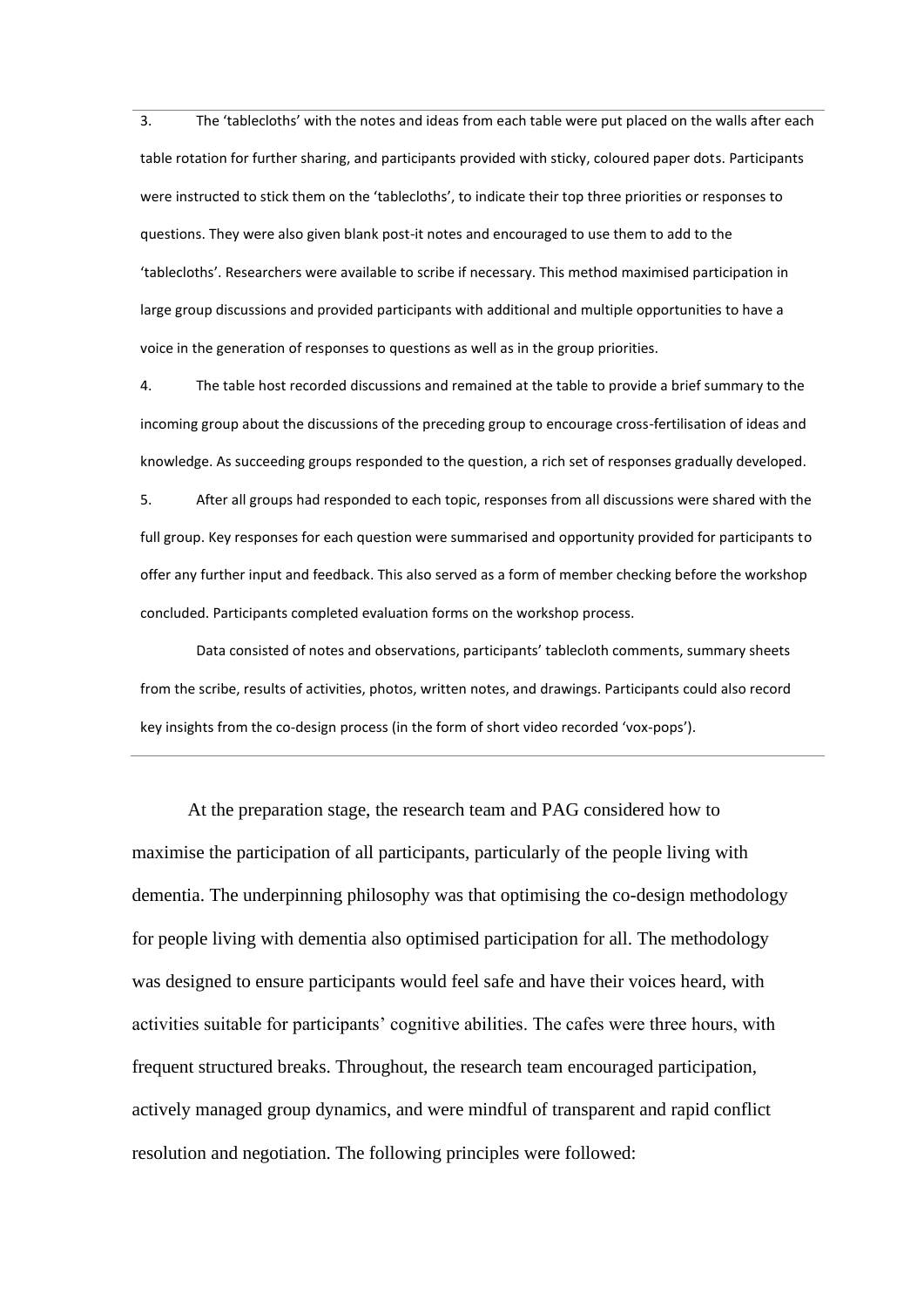- Ensure the voices of people with dementia were heard (facilitators specifically asked, and provided ample time, for people with dementia to ask and respond to questions);
- Opportunities were given for the persons living with dementia to have a support person (one-on-one support was offered to the people living with dementia, either by their family carer or by a member of research staff);
- Ensure peer support for people living with dementia and their carers (there was a small cohort of people living with dementia and a larger group of family carers);
- Provision of adequate breaks in the program, and the availability of quiet rooms participants could use at any time for a break;
- People living with dementia and their carers were grouped together for table discussions, separate from home care workers and their managers;
- Tasks involved a combination of limited choices as well as 'blue sky' thinking;
- Instructions were repeated and re-iterated, and a range of formats verbal and written) were provided;
- Language used was respectful and inclusive, and adhered to the language guidelines from Dementia Australia (2018);
- Handouts and slides were developed using a colour scheme with high contrast levels, plain backgrounds, and large, clear sans serif font, to improve readability and assist those with memory or visual impairment.

Table hosts were health-care professionals, research staff, service provider staff and family carers. Unfortunately, none of our co-designers living with dementia accepted invitations to host a table. Table hosts were briefed about the above considerations, the World Café principles and approach, and provided with written instructions prior to the cafés. All hosts were experienced in interacting with people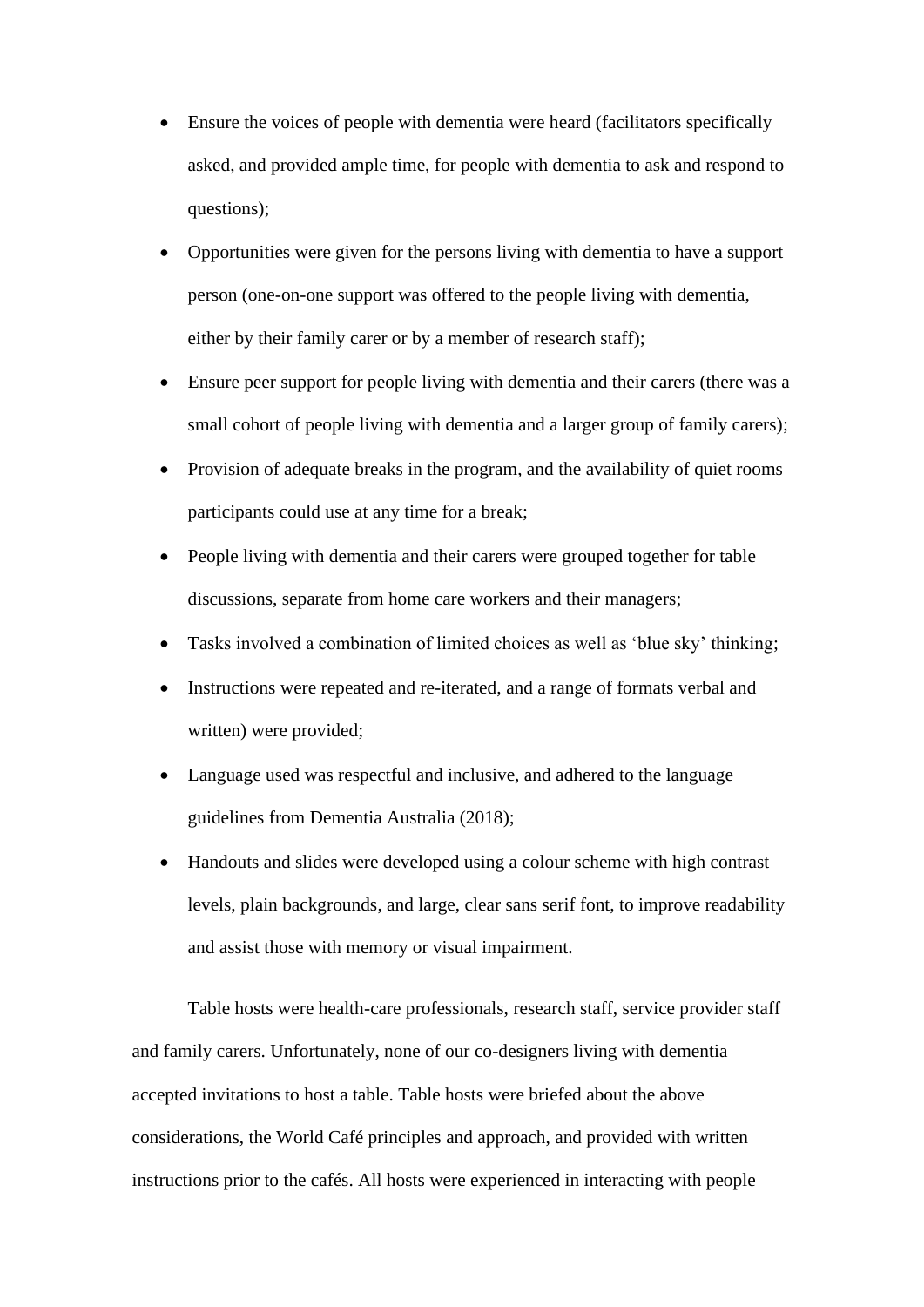with cognitive impairment and were mindful of creating space for those with dementia to participate and provide input.

## *World Café workshops 1 and 2: Topic areas and co-design activities*

Workshops 1 and 2 focused on further understanding the problem and idea generation of what the PITCH program should contain. The topic areas were informed by the qualitative study and refined by the research team and PAG to stimulate discussion and to explore participants' needs and concerns about dementia care delivered by home care workers, dementia literacy and knowledge, attitudes, practices, and any other determinants that influenced preferences for the PITCH program.

To develop a deeper understanding of the problem in the initial stages of codesign, we used creative tasks such as developing 'ideal' home care worker personas, narratives and storytelling. Creativity plays an important role for people living with dementia (Camic et al., 2018), as it is an engaging social activity that can provide a conversation model for people with dementia, even in more advanced stages (Fels & Astell, 2011) and has been shown to improve communication and affect in people with dementia, relationship quality (Vigliotti et al., 2018), communication and mood (Phillips et al., 2010), and alertness (Fritsch et al., 2009). As mentioned above, people living with dementia and their carers were grouped together for discussion, but separate from home care workers and their managers. Additionally, managers were also separated from the home care workers, to minimise boundary issues or power inequities. The table topics and activities are listed in Box 2.

Box 2. World-Café table topics and activities for workshops 1 and 2

**Table 1**. All participants created their 'ideal' home care worker. They were provided with nine preprinted values cards and 3 blank cards where they could write their own values. The group was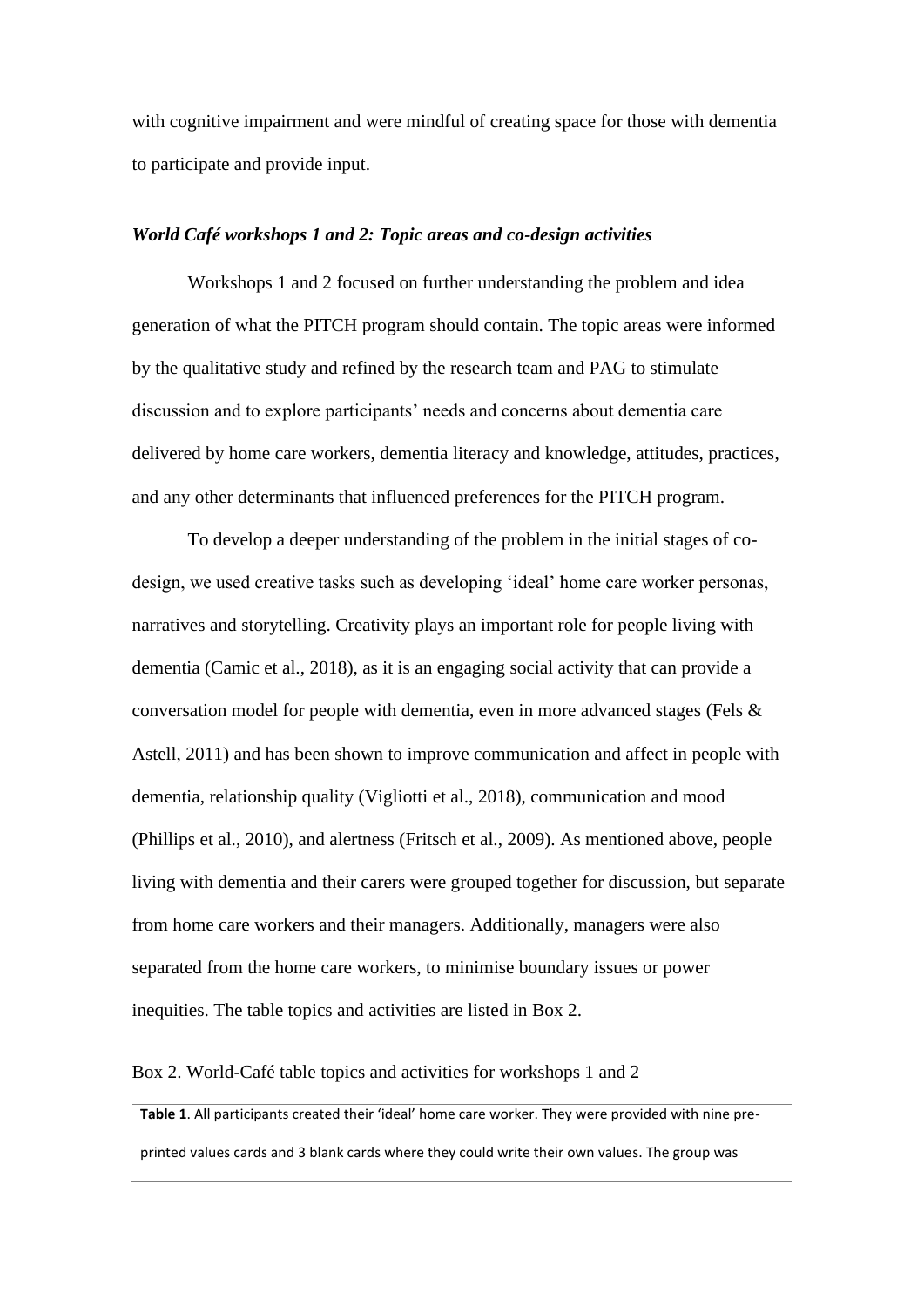instructed to pick their top five attributes of a home care worker and stick them to a generic figure of a person, and to draw and decorate this 'ideal' home care worker. The values were Knowledge of dementia, Kindness, Empathy, Flexibility, Compassion, Dependability, Respect, Courtesy, Communication Skills. These were adapted from the results of the qualitative interviews and the Personal Values Card Sort (Miller et al. 2001).

**After the first table, the people with dementia and family carers were asked the following questions:**

#### **Table 2.**

Thinking about the person you just created, what do you think home care workers need (to know) to do their job well?

What does this home care worker need to know about you?

#### **Table 3.**

What knowledge/skills should home care workers be taught in a new training program?

What things do you think home care workers need to know about the best way to support you and

understand you or to respect your needs?

#### **The home care workers and managers were asked the following questions:**

#### **Table 2.**

What do you think would be good to learn in dementia training?

What information / skills do you think home care workers need to learn to be able to better support

the person living at home with dementia and their family carers?

#### **Table 3.**

What format should the new training program take?

What is the preferred setting for delivery of the PITCH program, such as in-person, online, or a mix?

Who should provide the training?

What duration and how often should sessions be?

What would make the information in the program more meaningful and useful to you?

What cost is acceptable for this sort of program?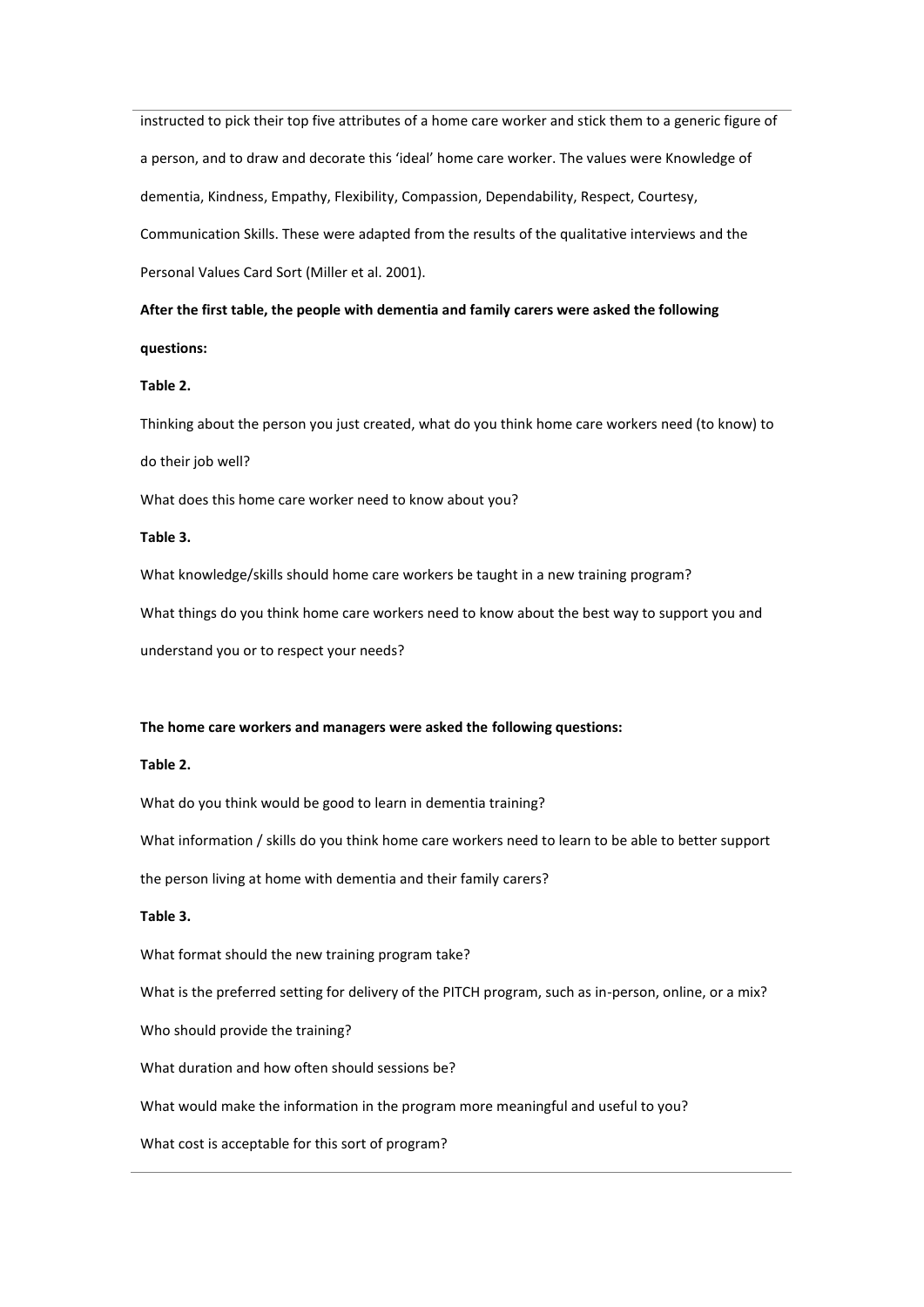All groups also moved to **Table 4** to discuss stories and scenarios, where the questions were: Tell a story about giving or receiving home care Describe a situation where something was challenging One story per table was shared with the wider participant group (shared by either the Table Host or

the participant, if they were comfortable doing so). Table hosts wrote down all stories discussed at the table.

At the end of the workshop, the data were transcribed and imported into QSR International's NVivo Version 11 software for Windows (2015) for thematic analysis (Braun & Clarke, 2013) independently by two research team members who were present at each workshop. The two researchers discussed their initial coding and themes in order to reach consensus on themes and hierarchy of coding structure. Emerging key themes were displayed as an explanatory model (Miles et al., 2019). A third researcher who also attended the workshops reviewed the emerging themes. Any difference of opinion was discussed among the researchers and PAG until agreement was reached.

## *World Café workshops 3 and 4: Topic areas and co-design activities*

Thirty-four participants who attended the first workshops were invited to this second round of workshops two weeks afterwards, which focused on ideation and further refining ideas to co-design a prototype PITCH program with specific modules and learning objectives. The World Café methodology was used again, which served to enhance participant checking, as they were able to see and verify how their contributions in workshops 1 and 2 had been used to co-design the program.

A prioritisation activity was used in workshops 3 and 4, where the top key priorities and suggestions identified from the previous workshops 1 and 2 were collated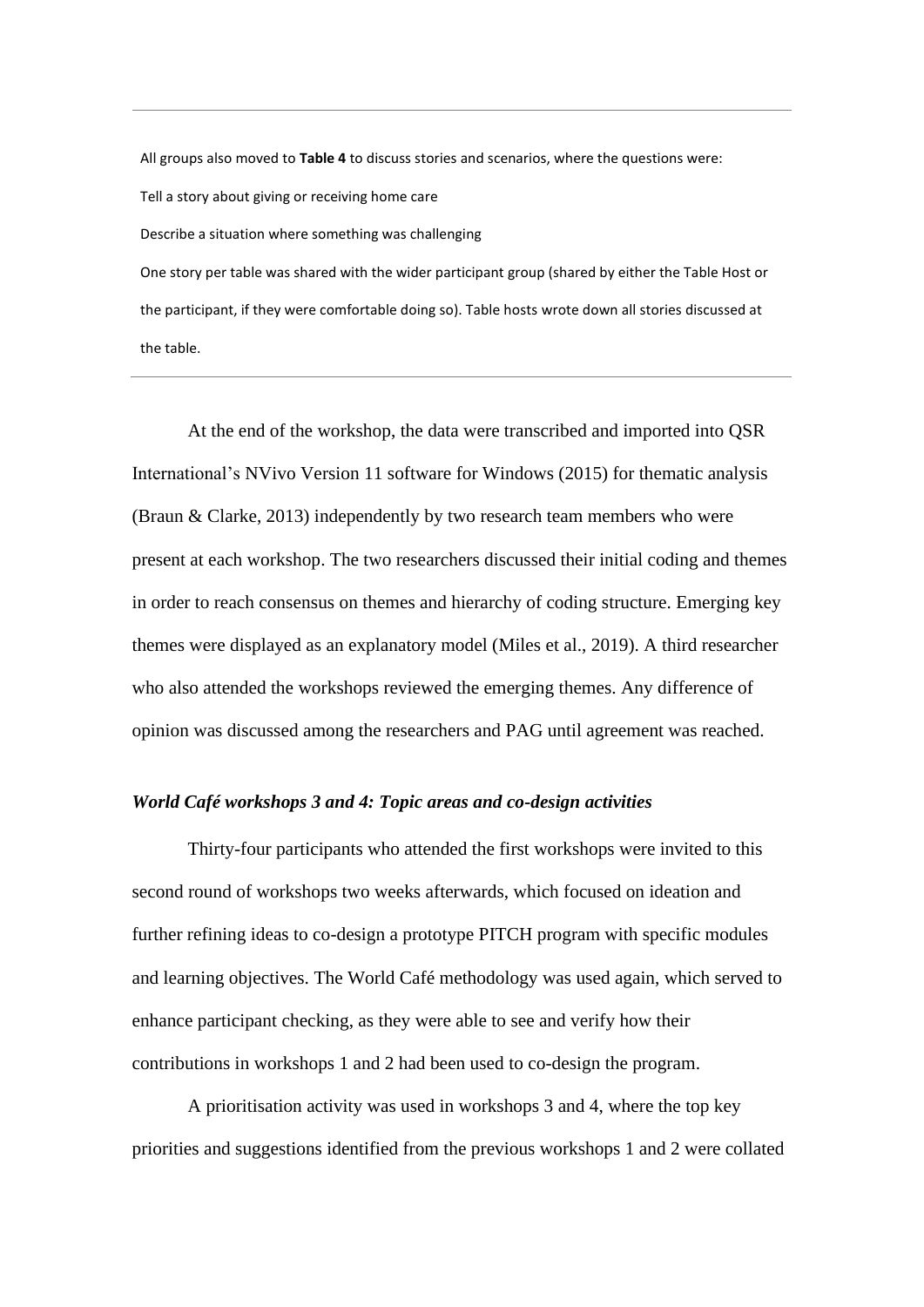and presented. There were between 9 and 14 priorities from the workshops, and participants were instructed to select 5 topics of most interest/importance from the list. They could also list other topics of interest/importance. Brainstorming activities were also conducted. In this way, participants provided refinement, feedback, adaptation, and fine-tuning of the content and delivery of the prototype PITCH program. Table topics and activities are listed in Box 3.

| CONTENT of PITCH program        | Table 1: What do you think a home care worker should know about       |
|---------------------------------|-----------------------------------------------------------------------|
|                                 | dementia?                                                             |
| All participants in one room    | Table 2. How does dementia affect the individual person?              |
| People living with dementia and | Table 3. How could scenarios be used in the PITCH program?            |
| family carers at two tables     | Table 4. How do you communicate effectively with a person living with |
| Home care workers at two        | dementia?                                                             |
| tables                          | Table 5. How can the family carer and HCW work together to better     |
| Home care managers at two       | support the person living with dementia?                              |
| tables                          | Table 6. What resources would be most useful for home care workers    |
|                                 | providing support to a person living with dementia?                   |
| 10 mins per question, plus time |                                                                       |
| to rotate                       |                                                                       |
| DELIVERY of PITCH program       | Discuss as a group:                                                   |
|                                 | Practicality                                                          |
| Split into two rooms:           | Face to face training (How long? Format?)                             |
| People living with dementia and | Online training (How long? Format?)                                   |
| family carers                   | Pre-reading                                                           |
| Home care workers and           | Delivery by?                                                          |
| managers                        | Certification                                                         |

Box 3. World Café table topics and activities for both workshops 3 and 4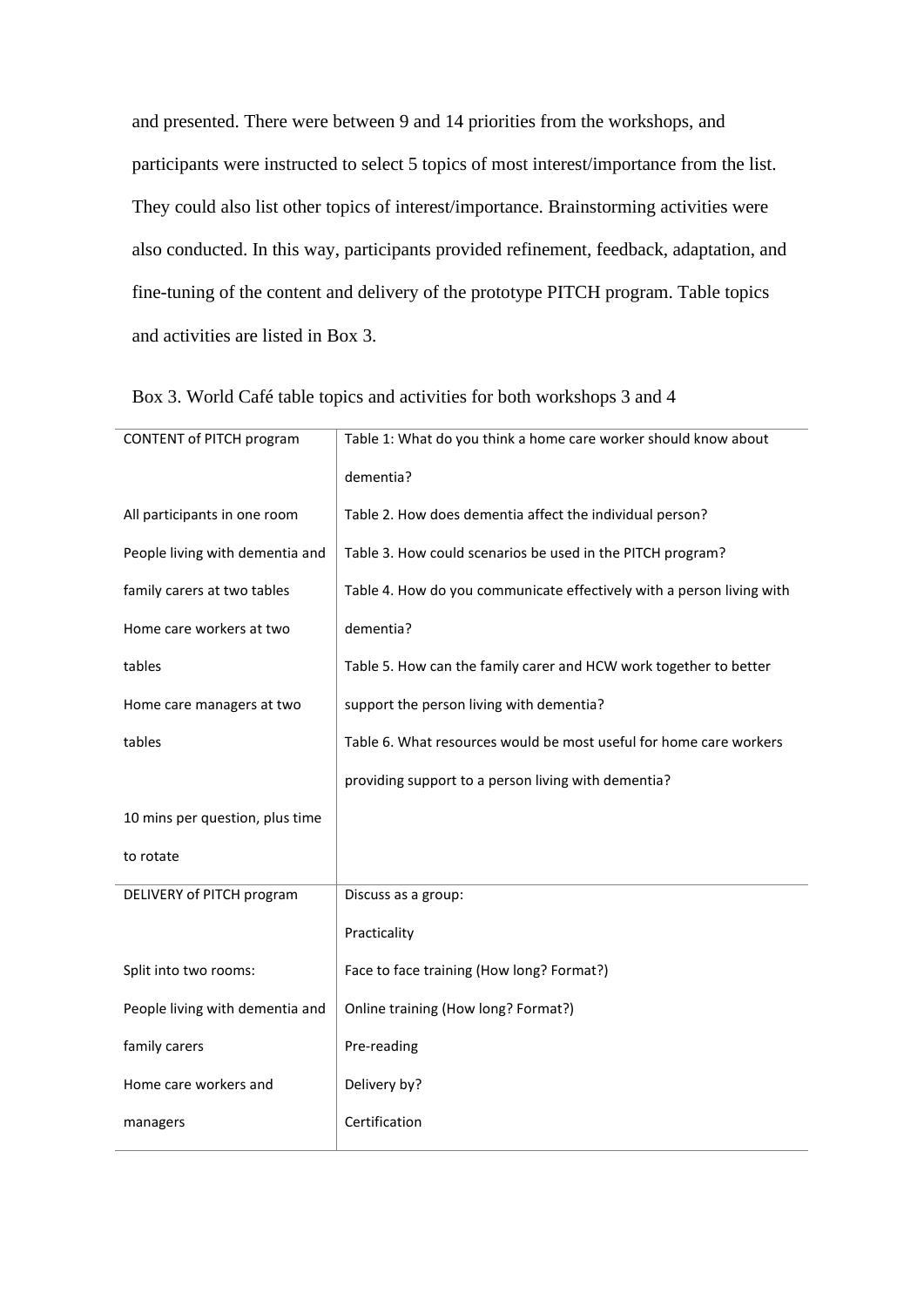## *Methods of evaluation*

At the end of the co-design workshops (Stage 3), participants completed (anonymous) evaluation forms regarding the co-design methods and approaches used. Thirty-seven co-design participants completed evaluation surveys for Workshops 1 and 2, and 27 participants completed evaluation surveys for Workshops 3 and 4. Participants also completed an evaluation form at the end of each pilot (Stage 4), , containing questions around presentation content, delivery, organisation and satisfaction with the training, and included questions regarding application and confidence. These results, together with the project team's observations and experiences, wereused by an education expert and PAG to further develop the training materials.

## **Findings**

### *Participant feedback on the co-design methodology*

The evaluation surveys indicated people involved in the World Cafés were highly satisfied with the process and felt able to contribute as co-designers. The positive feedback from all participants supports the co-design approach used in this project (see Box 4 for examples of feedback, and Figures 1 and 2 for a summary of participants' evaluations).

Box 4. Examples of (anonymous) feedback received by participants, in response to the following free text questions on the evaluation form: 1) What are the key things you have learned? 2) Do you feel the process could be improved in any way? If so, please explain how; 3) Other comments that may help improve our process? Any other comments in general?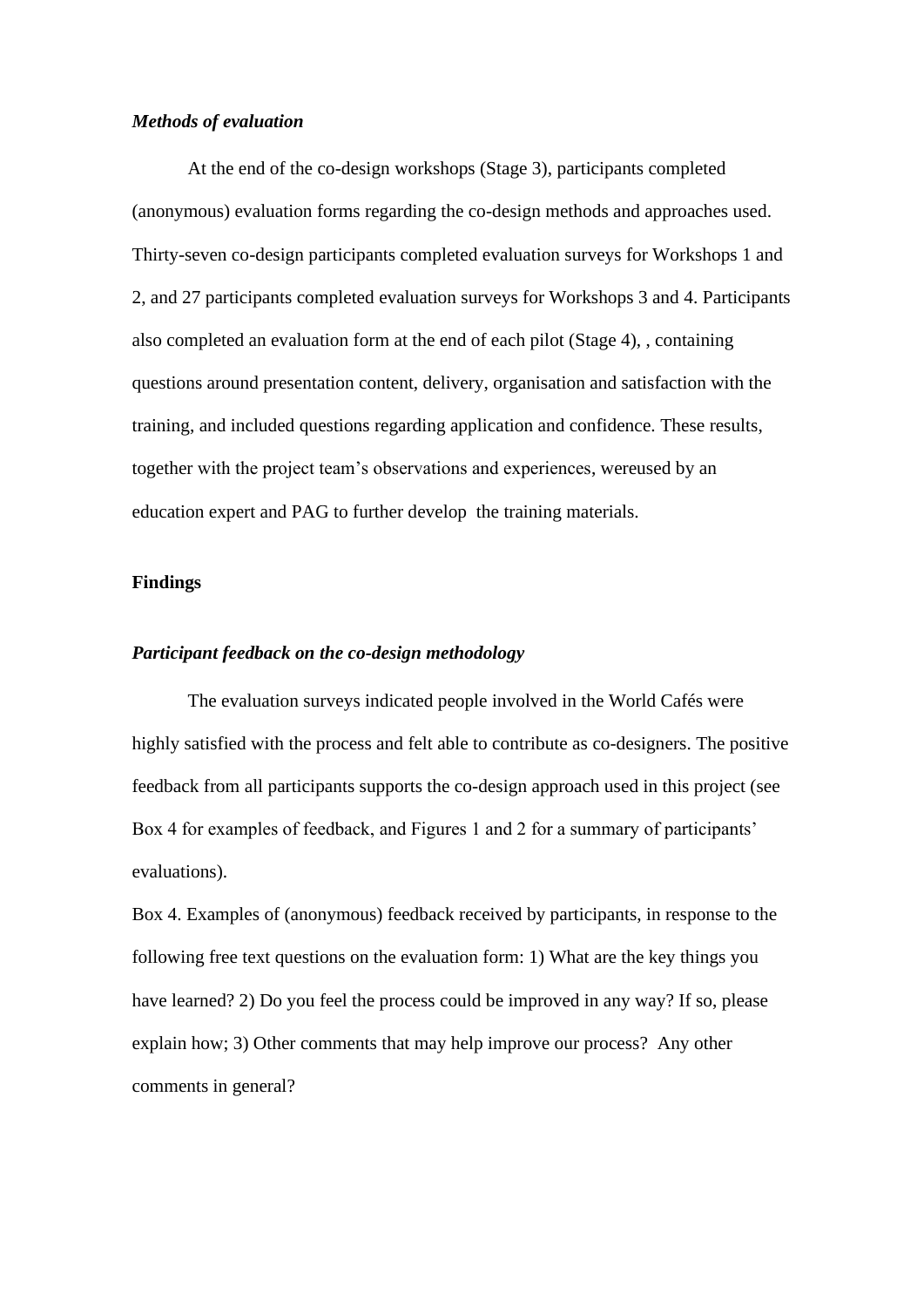I wanted to share how wonderful the workshop was, and really felt it captured the gaps in current training and areas we can really make a difference.

It was great to be part of the workshops and have the opportunity to not only express my opinion,

but also to hear and learn from the views of others.

We felt very welcome and our thoughts respected.

I feel the two workshops have been very well thought out and prepared. There was a relaxed feel and an inclusive feel with us all.

I loved the way it was organised with the World Café.

## *\*\* Figures 1 and 2 to be placed around here\*\**

The free-text responses highlighted some areas for further improvement. Participants in workshops 1 and 2 suggested more workshops for ongoing review and evaluation, more groups with participants separated depending on experience levels (e.g. care workers with 1-5 years' experience compared with those with 5-10 years; also case managers with 1-5 years' or 5-10 years' experience), and more time to exchange ideas/issues with providers and care workers. Some participants suggested the workshops should include a mix of both paid and unpaid family carers, but others suggested these groups have independent co-design workshops, where service providers and paid carers were not present in the same workshop. Several participants also noted an outline of content and processes of the workshops should be sent before the sessions (perhaps via email), to help participants process information prior to the workshops, which would help them focus on the most important issues.

For workshops 3 and 4, areas for improvement included more time allocated within the day and longer sessions to allow for greater discussion, additional workshops, and minimising overlap in questions. Participants also commented that providing the results of workshop 1 and 2 prior to the workshops (via email) would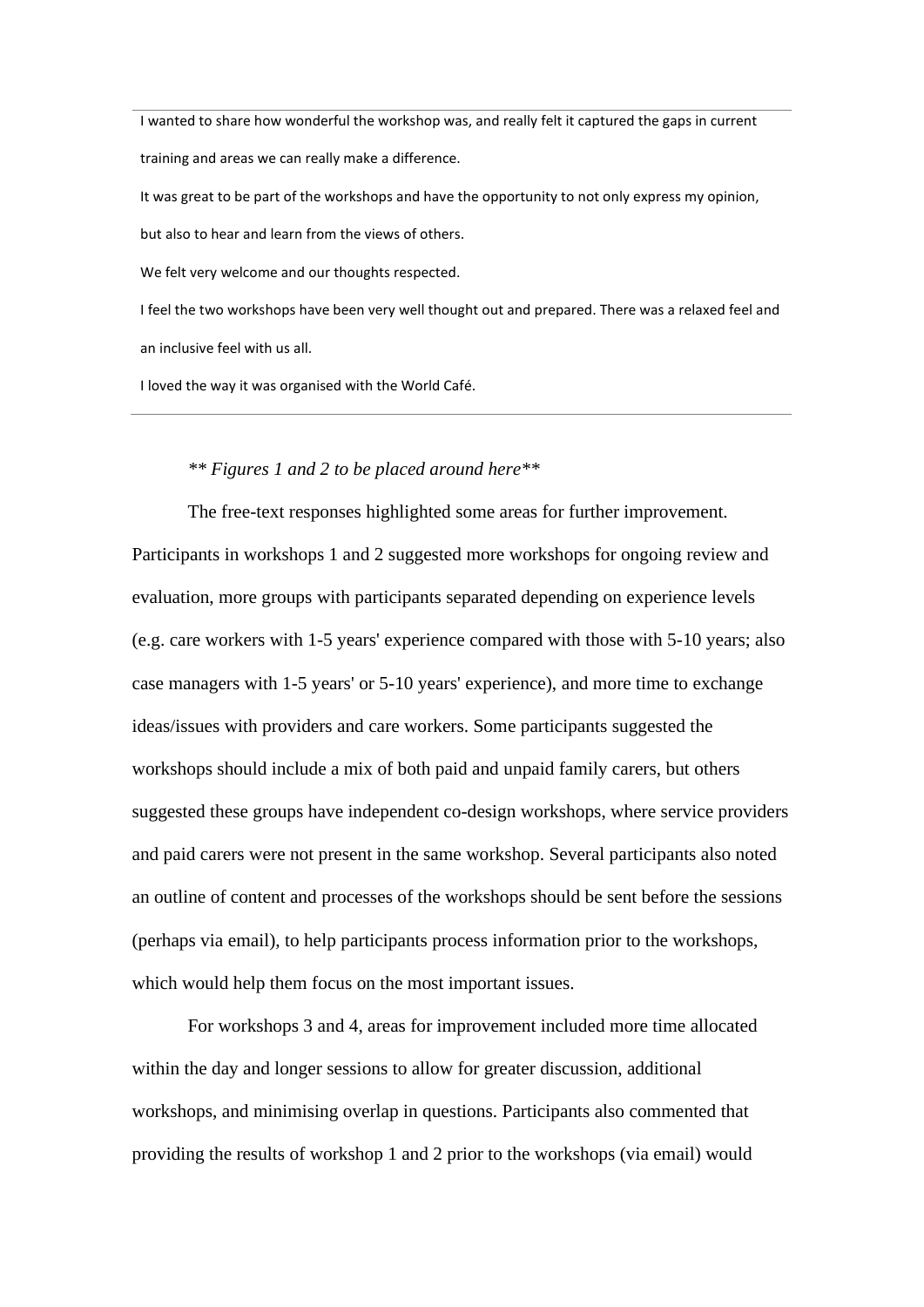have allowed a considered response and for each group to understand the differing priorities between care providers and care recipients. Other suggestions were to keep the groups diverse instead of separate to enhance interaction with all groups, and combining all sectors together to discuss their perspectives and find common ground.

## *Stage 4: Piloting of program*

The prototype of the PITCH program co-designed in Stages 1-3 (and associated materials such as slides, videos, and workbooks) was piloted in the following groups of end-users to test whether the co-designed product met their needs: 11 home care workers and their managers in an experienced dementia specialist home care service provider (Alzheimers WA); four home care workers and their managers in a nondementia specialist home care service provider (Mercy Care); six PAG and research team members.

The average responses received on anonymous participant evaluation forms rated the co-designed end product highly. For example, Figure 3 shows the results of the evaluation forms from the first pilot session with 11 experienced dementia specialist home care workers.

### *\*\* Figure 3 to be placed around here\*\**

## *Stage 5. Final development of training materials*

The combined results of co-design stages 1-4 were then shared with national and international collaborators, education experts and design consultants, in order to refine the final PITCH training program. In this stage, the co-designed content and materials were not significantly altered, and the amendments made predominantly related to shortening content, improving the aesthetics of the materials, and developing the content into learning packages that complied with adult learning principles.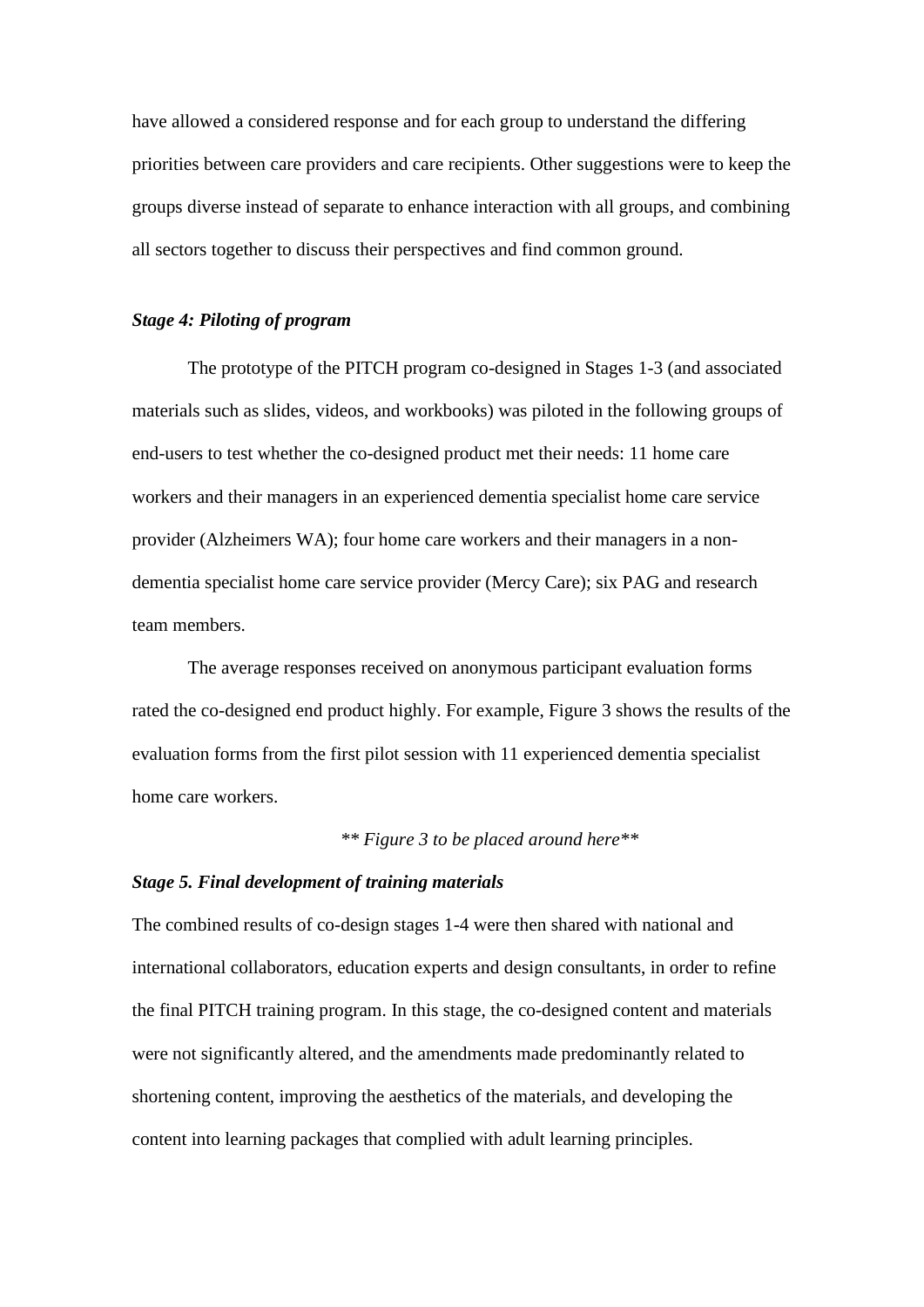## **Discussion**

The significance of this paper lies in its description of the process of conducting co-design with a range of stakeholders, including people living with dementia and their family carers, as well as home care workers and managers. The process optimised input from service providers, service managers, case managers, home care workers, people with dementia, and family carers, and was designed for each group to provide meaningful contributions as true project partners, so the ultimate PITCH program genuinely met the needs of end-users. The program is currently being tested through a randomised controlled trial.

Apart from designing the co-design processes with the person living with dementia in mind, as described in the methodology, other aspects of the methodology that facilitated meaningful partnerships and effective co-design (drawn from the observations of the research team and discussions with the PAG) were:

#### *Team commitment to co-design*

Having a team of researchers and advisors who were interested in each other's views and the views of the broader participant group was essential in ensuring the end product achieved the desired outcomes.

## *Peer support for people with lived experience*

Peer support was key to the involvement of people with lived experience in this project and is known to be critical in engaging people with a disability in research or advocacy (Repper & Carter, 2011). However, it is less clearly articulated in research involving people with dementia and their carers. A recent review of patient and public involvement (PPI) in dementia research in the European Union found a need to understand the process and the costs of PPI as well as better evaluations, but there was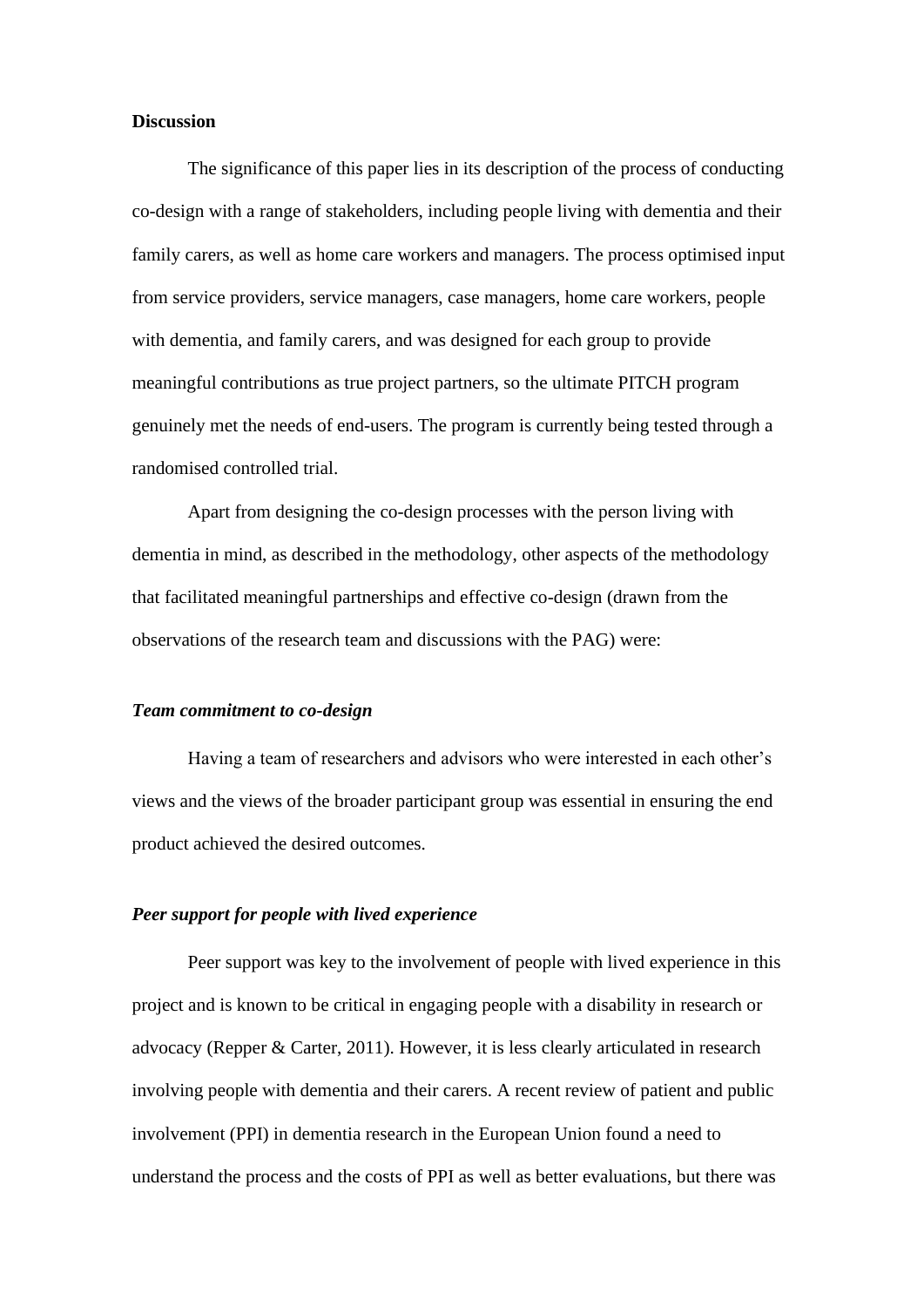no mention of the support needs of PPI participants (Miah et al., 2019). The Briefing Notes for Researchers for public involvement in NHS, public health and social care research (INVOLVE, 2012) suggest it is important to have more than one person with lived experience represented in a research project, but their rationale is to generate diversity of experience, rather than to provide peer support.

## *Experienced family carer chair of PAG*

The Chair of the PAG is an experienced family carer and chairperson, who ensured the voices of people living with dementia and those in rural areas (who attended via a video platform) were heard. Strategies introduced by the chairperson included asking presenters to pause at regular intervals to give time for reflection and comment, and taking time to question group members and invite their input. The chairperson worked with the research team to set the agenda and to reduce the number of agenda items to facilitate inclusive and robust discussion between all participants.

## *Café style workshops*

The World Café methodology is designed to produce a welcoming atmosphere as well as activities enabling equal contributions from all participants. The café-style atmosphere was enhanced by environmental design considerations, including a convenient central location, ensuring comfort with optimal temperature and seating arrangements, plentiful catering and room decorations (such as flowers and posters). We were able to hold all our workshops face-to-face, but in the light of the COVID-19 pandemic and the restrictions on face-to-face meetings, future approaches will need to consider on-line co-design workshops.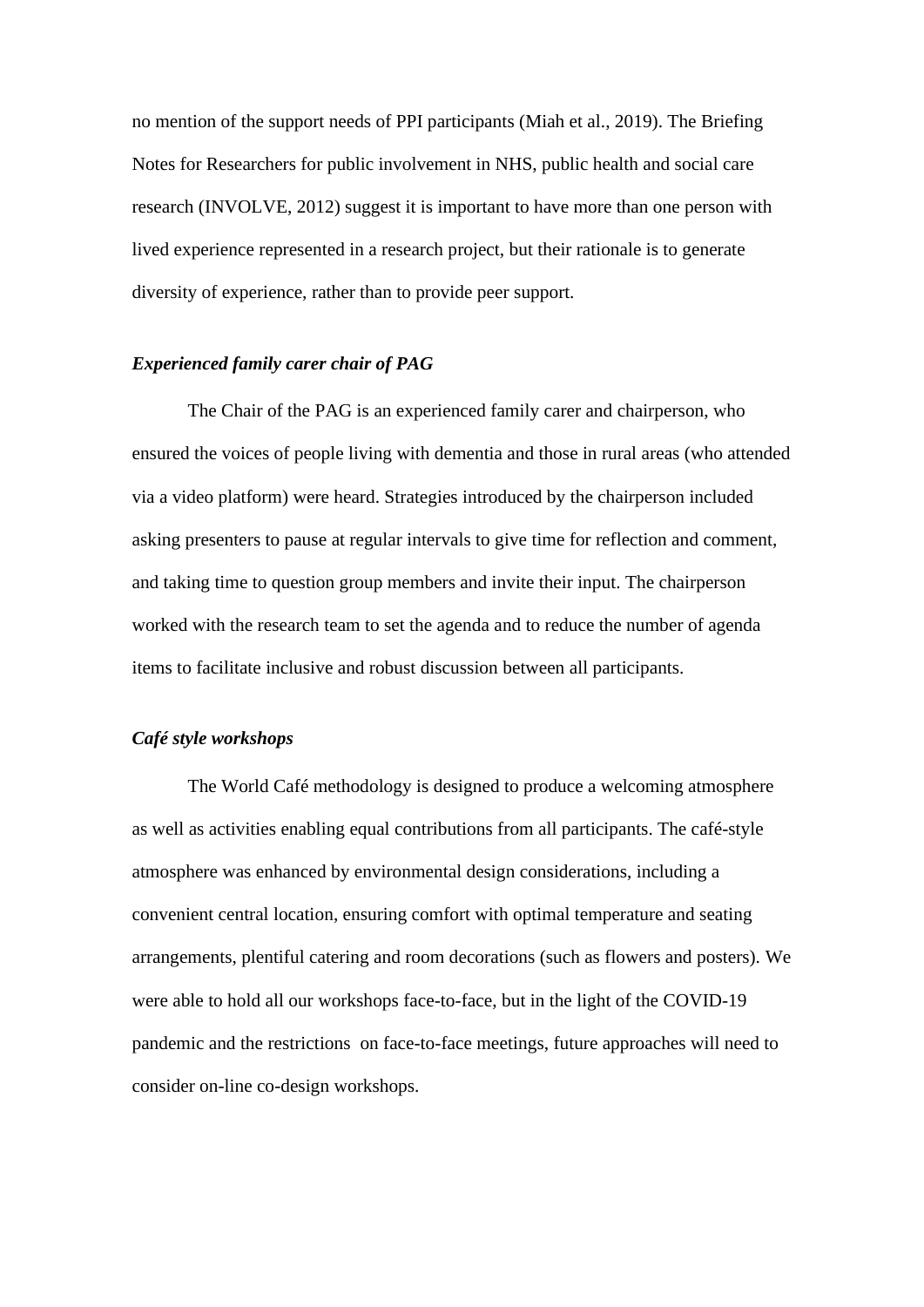The co-design methodology used in this project was effective for our project, and we plan to use this methodology in future studies. However, in reflecting on our experience, these are some challenges to address for any future work:

### *Management of competing views and expectations*

Our methodology prioritised the benefits of hearing each other's points of view and the opportunity for all groups to work together on a common task. There was careful management of this in the workshops, where, in this instance, we decided to group people living with dementia and their carers together for table discussions, with the other tables comprising of those providing care. This approach was used as a response to some negativity and service complaints that were detected towards home care workers in the qualitative interviews held prior. We did not want to expose home care workers to this directly in the co-design workshops, and did not wish the workshops to be a forum for complaints (towards the home care workers or towards the people with dementia or their carers). Although we separated the groups for the table discussions, we ensured that there was adequate time in the agenda for group discussion (such as in the lunch period, and in the summary and discussion sessions) so all codesigners could directly hear and discuss (together) the views of other participant groups. Other co-design projects may consider combining all groups of co-designers, if appropriate.

As expected, the co-design process highlighted diverse views and expectations regarding the training program. For example, family carers preferred that home care workers attend a full year of weekly evening classes to attain a specialist certificate in dementia care for home care workers, while case managers mentioned the unfeasibility of this and suggested training could take place in the 15-minute handover between work shifts. After refining with the co-design participants in the second series of workshops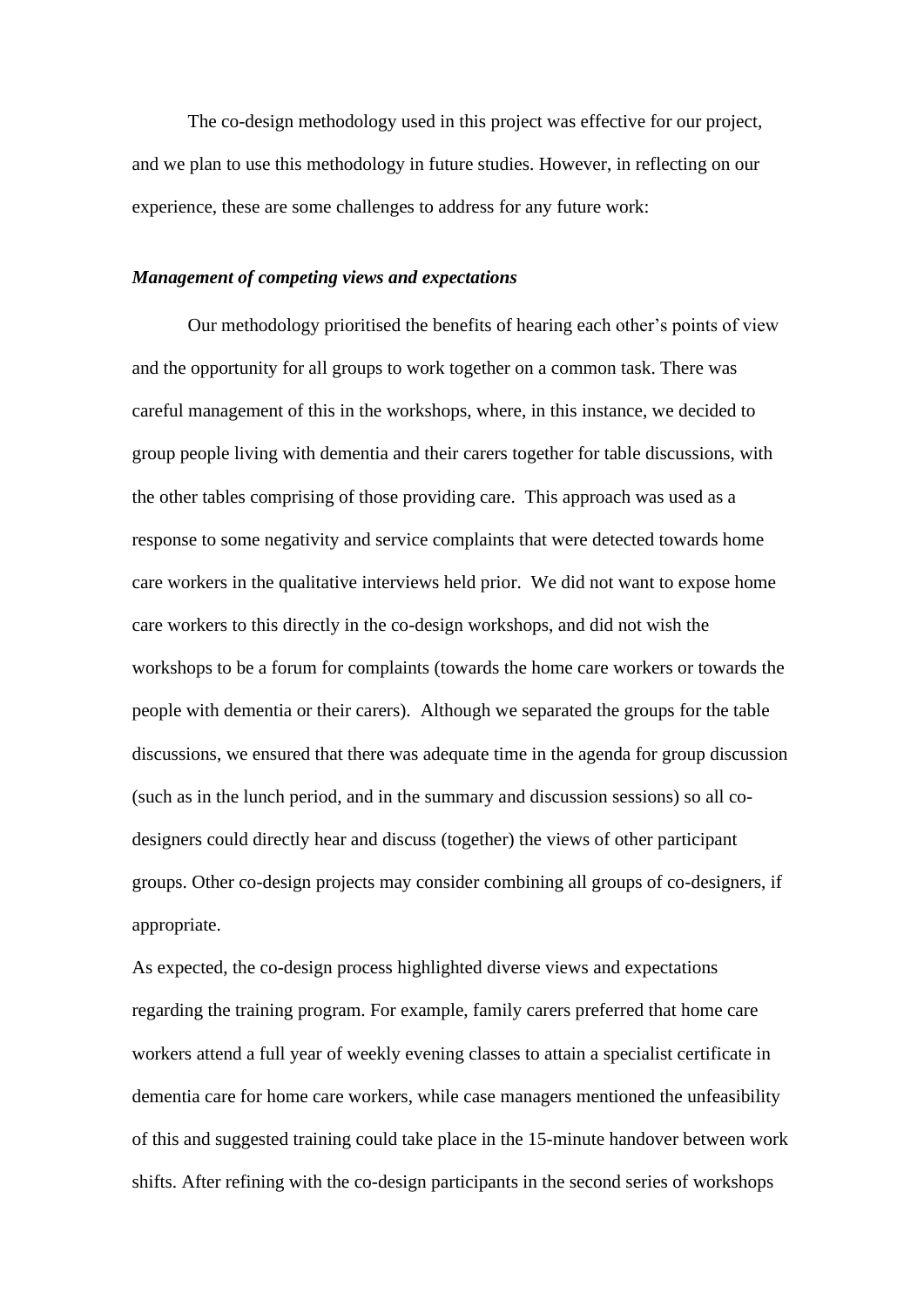(particularly the question of practicality), the research team worked with a learning designer to incorporate the content into a feasible program, which was two three-hour workshops, guided by the preferences of the stakeholders and considerations of feasibility. Whilst we did not go back to the workshop co-design participants after the final design, we discussed the final structure of the PITCH program with the 17 codesigners on our PAG, and conducted piloting with three groups of separate codesigners. Although it was challenging embedding multiple stakeholder groups as codesign partners, the diverse opinions and viewpoints resulted in an outcome more likely to meet the needs of all end-users. Participants heard different points of view to inform their opinions, such as practical and financial constraints, and the resources required to deliver programs such as PITCH. Overall, there was value in sharing competing opinions, as participants heard each other's points of view and rationale.

#### *Co-designing with people living with dementia and family carers*

Cognitive impairment can impact meaningful participation in a range of activities, including participatory co-design. As reflected in this paper, there were accommodations and modifications made to facilitate the involvement of people with dementia. These were not challenging to implement, and the benefits of involving the dementia community far overweighed any efforts made to accommodate them. Although dementia is a progressive illness, this did not significantly affect the co-design workshops in this project, which spanned approximately two months for each participant. However the co-designers living with dementia who were members of the PAG were involved in the project for approximately four years, and their symptoms did progress.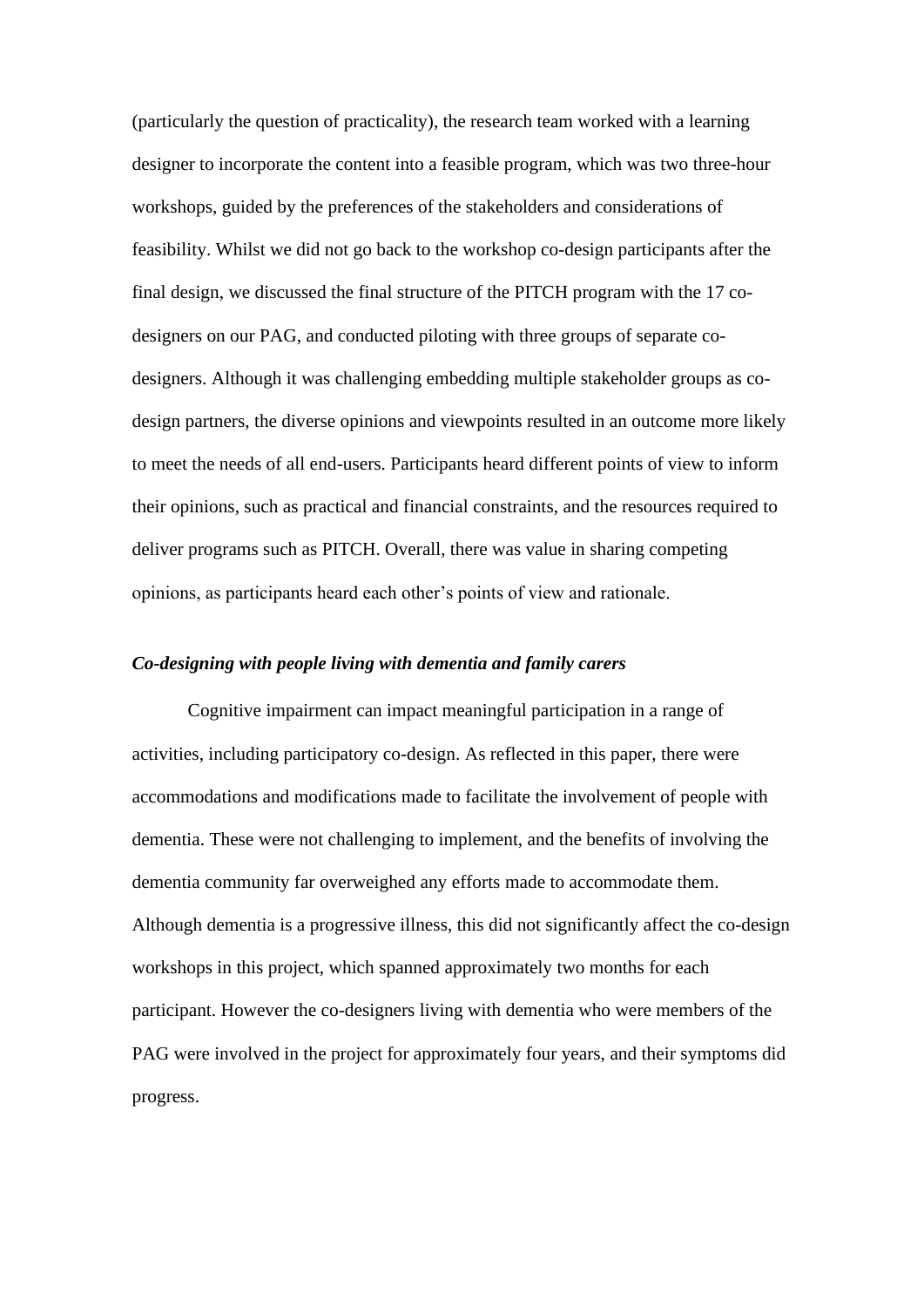## *Translating ideas into a training program*

Another challenge was in translating the ideas developed and collected in the codesign process into two three-hour workshops that were based on adult learning principles. The use of adult learning principles meant that the program had to be goal oriented, time given for participants to share their prior experience, to be interactive, rather than didactic and to include real life practical examples. This all takes time, which was initially difficult to estimate. The first pilot test revealed our material was too extensive to cover in a six- hour training program. Thus, some ideas from the co-design process had to be excluded. This process also took much longer than expected and required assistance from the PAG, and additional expertise from a learning designer and education expert, which had not been anticipated. This expert consolidated the ideas into learning packages, attending all PAG meetings to liaise with members.

## *Limitations and future research*

We did not conduct a formal evaluation of the co-design process. Future research is needed to evaluate co-design from the perspectives of all stakeholders, as well as the outcomes of co-design compared with researcher-led studies. More strategic purposive sampling would strengthen participant diversity, particularly to reflect the cultural and linguistic diversity of the aged care workforce in Australia. One of the more persistent challenges of engaging people living with dementia and their family carers in research is recruitment of adequate numbers (Bartlett et al., 2019), which we experienced in this study. There may be barriers such as a lack of awareness about research participation opportunities, a lack of suitable study partners, and/or the perception that involvement in a research project can be too difficult. Potential family carer participants are living with or caring for someone with a disabling and progressive condition which has many challenging aspects, and may not have the capacity to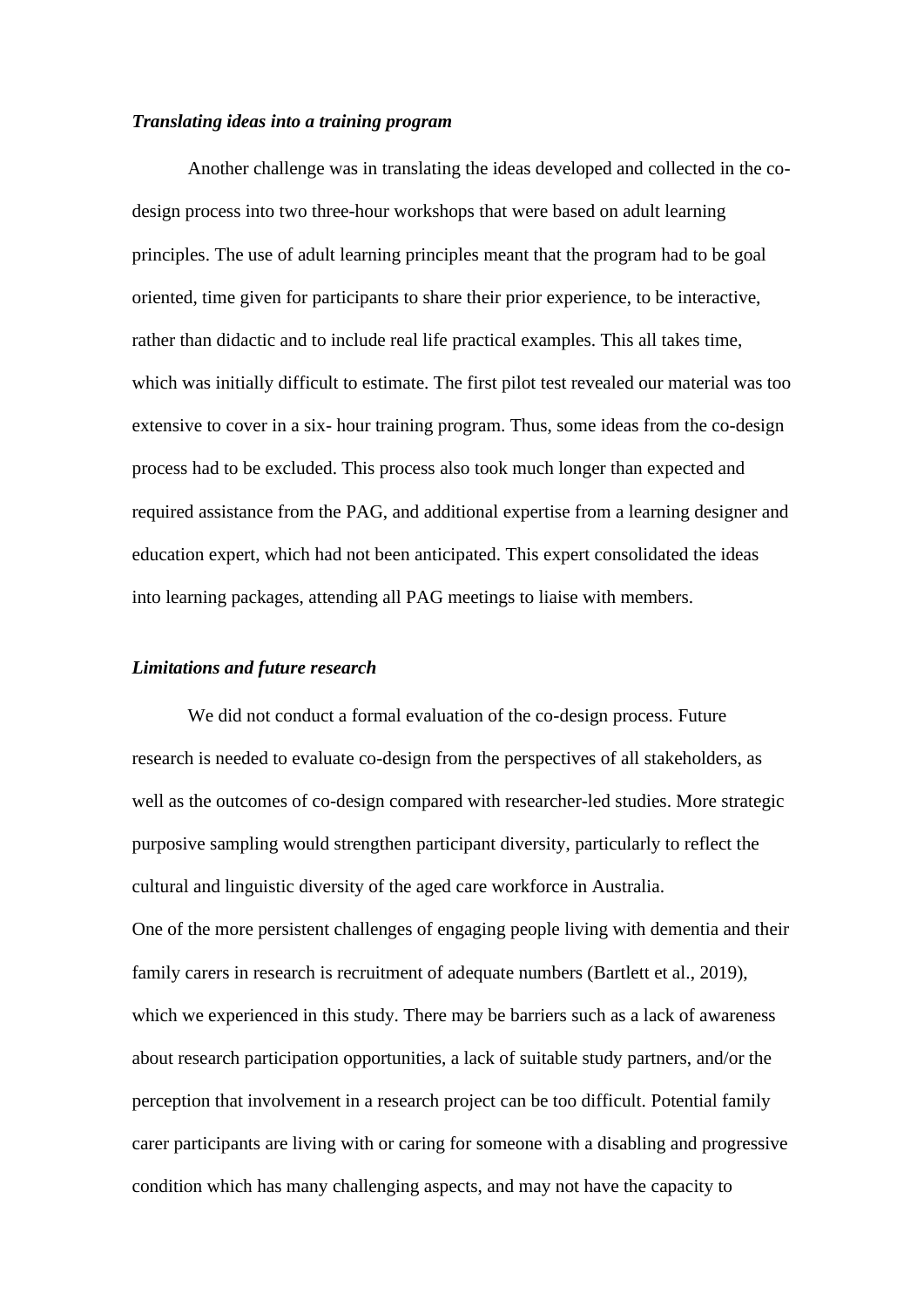become involved in a project. Further, people who are willing and able to become involved are often called upon regularly and may be involved in a range of projects, resulting in participation fatigue, and may also become less representative of the population as they become more familiar with research processes. Other challenges relate to the overall health of the person with dementia and their carers. Future research should seek to enhance the authenticity of the principles of co-design by targeted recruitment of people living with dementia to host tables in the co-design workshops, and to chair/co-chair the PAG. We hope that recruitment will be facilitated in the future by more awareness of co-design projects such as the one described here, and co-design teams using our findings to optimise the experience of co-design with the dementia community, leading to positive outcomes and experiences for all.

#### **Conclusion**

This paper provides insights into the methodology, conditions, and requirements that enable multiple stakeholders, including people living with dementia and their family carers, to come together to effectively co-design a shared outcome.. Strategies are presented for facilitating meaningful participation as partners in the co-design process, and reflect the lessons learned about the enablers and challenges of codesigning with this population. Our findings highlight the importance of peer support for people with lived experience of dementia, having people with lived experience in leadership roles, designing the process to facilitate active engagement of people living with dementia, having welcoming, warm and well-catered World Café workshops and a strong team commitment to the overall process. Together, these elements underpin effective co-design in dementia research.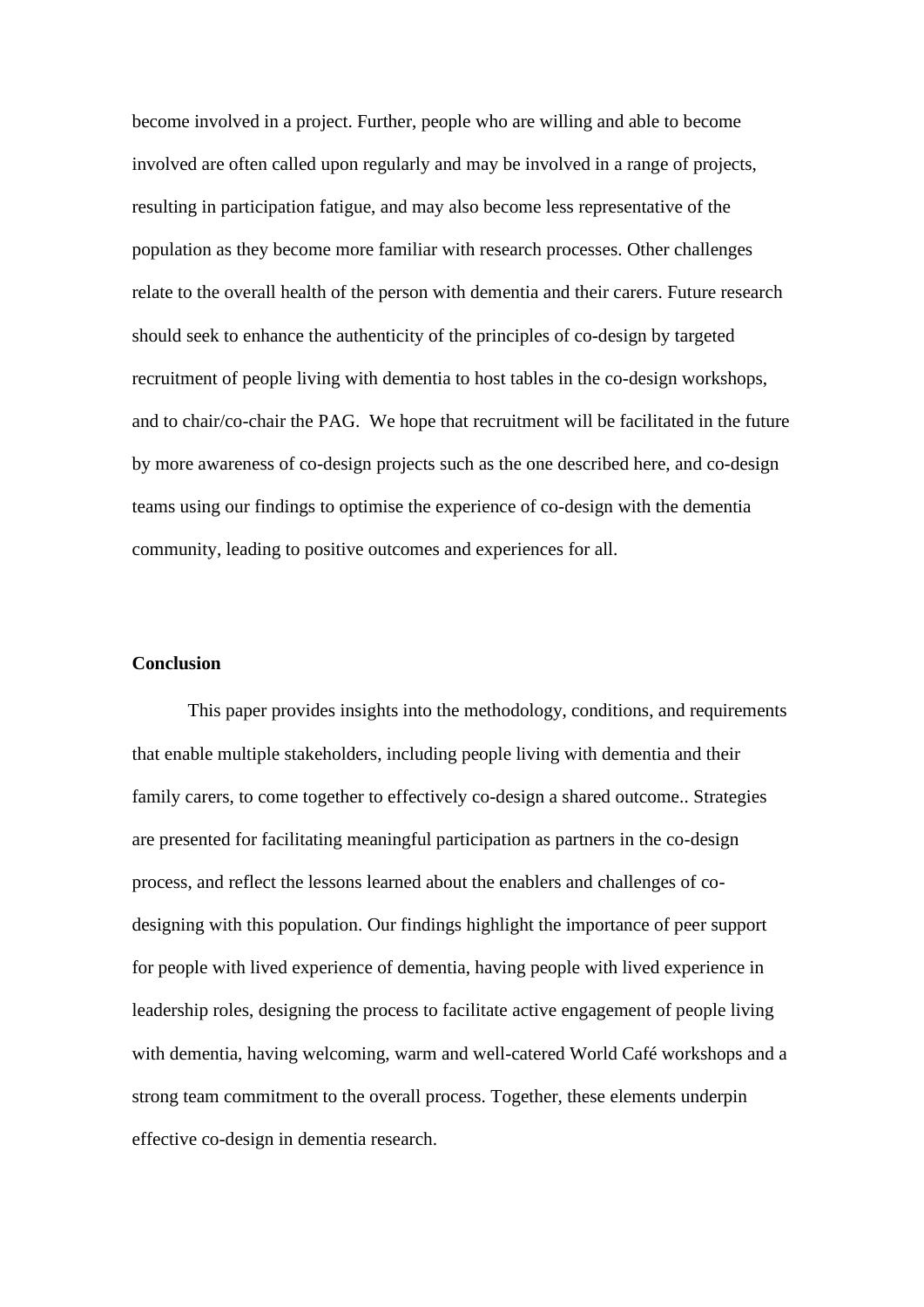**Funding and Disclosure Statement**: This work was supported by the Australian National Health and Medical Research Council under Grant 1137705. No potential competing interest was reported by the authors.

## **References**

- Barbera, E., Garcia, I., & Fuertes-Alpiste, M. (2017). A co-design process microanalysis: Stages and facilitators of an inquiry-based and technologyenhanced learning scenario. *International Review of Research in Open and Distributed Learning*, *18*(6), 104-126. <https://doi.org/10.19173/irrodl.v18i6.2805>
- Bartlett, R., Milne, R., & Croucher, R. (2019). Strategies to improve recruitment of people with dementia to research studies. *Dementia*, *18*(7-8), 2494-2504. <https://doi.org/10.1177/1471301217748503>
- Bird, M., McGillion, M., Chambers, E. M., Dix, J., Fajardo, C. J., Gilmour, M., Levesque, K., Lim, A., Mierdel, S., Ouellette, C., Polanski, A.N., Reaume, S.V., Whitmore, C., & Carter, N. (2021). A generative co-design framework for healthcare innovation: development and application of an end-user engagement framework. *Research involvement and engagement, 7*(1), 1-12. <https://doi.org/10.1186/s40900-021-00252-7>
- Blomkamp, E. (2018). The promise of co‐design for public policy. *Australian Journal of Public Administration*, *77*(4), 729-743. [https://doi.org/10.1111/1467-](https://doi.org/10.1111/1467-8500.12310) [8500.12310B](https://doi.org/10.1111/1467-8500.12310)radwell, P., & Marr, S. (2017). Making the most of collaboration an international survey of public service co-design. *Annual Review of Policy Design*, *5*(1), 1-27. <https://www.demos.co.uk/files/CollabWeb.pdf>
- Branco, R. M., Quental, J., & Ribeiro, Ó. (2017). Personalised participation: an approach to involve people with dementia and their families in a participatory design project. *CoDesign, 13*(2), 127-143. [https://doi.org/10.1080/15710882.2017.1310903B](https://doi.org/10.1080/15710882.2017.1310903)raun, V., & Clarke, V. (2013). *Successful qualitative research: A practical guide for beginners*. SAGE Publishing.
- Brown, J. (2005). *The world café: Shaping our futures through conversations that matter*. Berrett-Koehler Publishers, Inc.
- Bryden, C. (2015). *Nothing about us, without us!: 20 years of dementia advocacy*. Jessica Kingsley Publishers.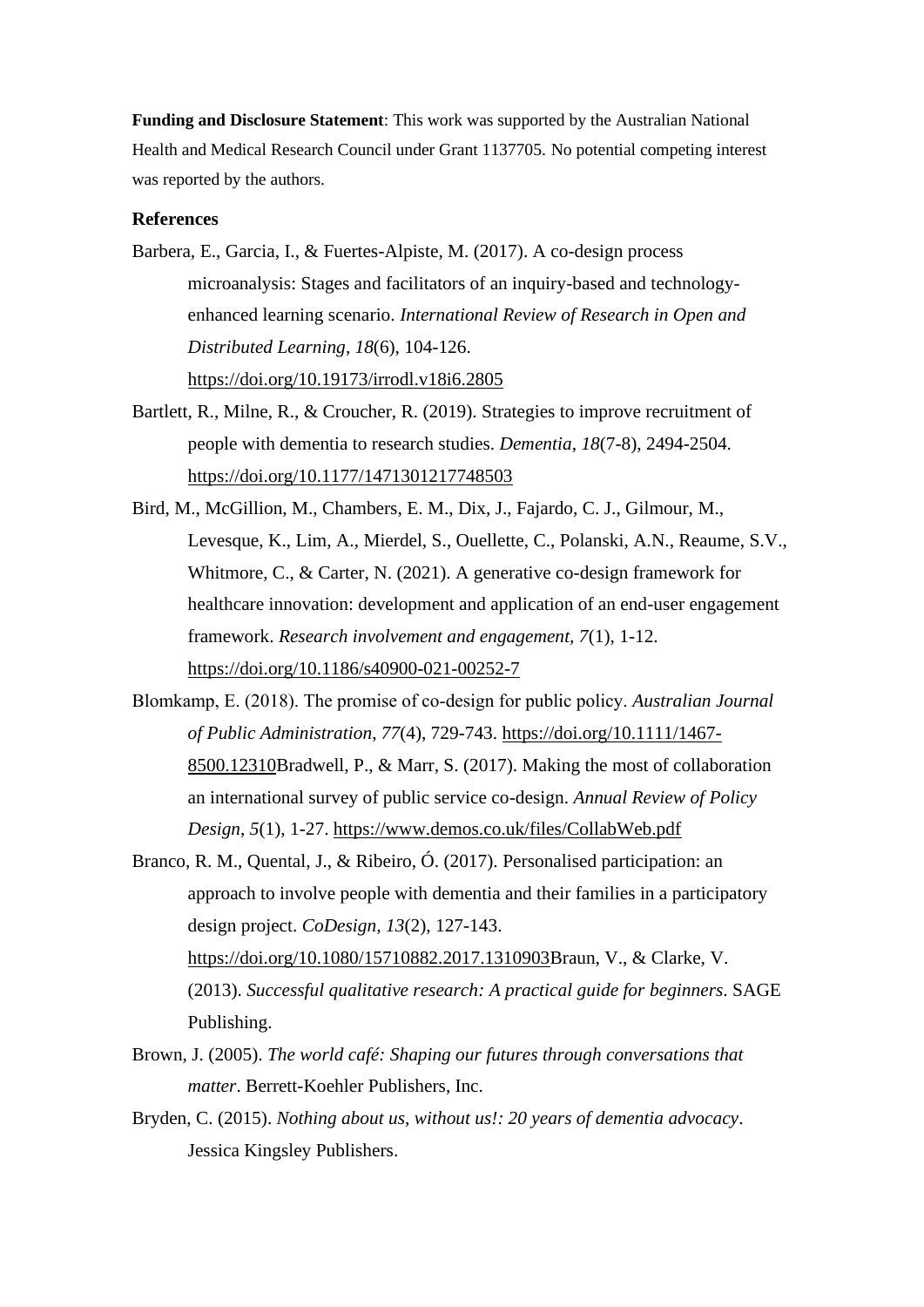- Camic, P. M., Crutch, S. J., Murphy, C., Firth, N. C., Harding, E., Harrison, C. R., Howard, S., Strohmaier, S., Van Leewen, J., West, J., Windle, G., Wray, S., & Zeilig, H. (2018). Conceptualising and Understanding Artistic Creativity in the Dementias: Interdisciplinary Approaches to Research and Practise. *Frontiers in psychology, 9*, 1842.<https://doi.org/10.3389/fpsyg.2018.01842>
- Dementia Australia. (May, 2018). *Dementia Australia Language Guidelines*. [https://www.dementia.org.au/sites/default/files/resources/dementia-language](https://www.dementia.org.au/sites/default/files/resources/dementia-language-guidelines.pdf)[guidelines.pdf](https://www.dementia.org.au/sites/default/files/resources/dementia-language-guidelines.pdf)
- Faucounau, V., Riguet, M., Orvoen, G., Lacombe, A., Rialle, V., Extra, J., & Rigaud, A. S. (2009). Electronic tracking system and wandering in Alzheimer's disease: a case study. *Ann Phys Rehabil Med, 52*(7-8), 579-587. <https://doi.org/10.1016/j.rehab.2009.07.034>
- Fels, D. I., & Astell, A. J. (2011). Storytelling as a model of conversation for people with dementia and caregivers. *American Journal of Alzheimer's Disease & Other Dementias®*, *26*(7), 535-541. [https://doi.org/10.1177/1533317511429324](https://doi.org/10.1177%2F1533317511429324)
- Fouché, C., & Light, G. (2011). An Invitation to Dialogue: 'The World Cafe' In Social Work Research. *Qualitative Social Work*, *10*(1), 28-48. [https://doi.org/10.1177/1473325010376016](https://doi.org/10.1177%2F1473325010376016)
- Fritsch, T., Kwak, J., Grant, S., Lang, J., Montgomery, R. R., & Basting, A. D. (2009). Impact of TimeSlips, a creative expression intervention program, on nursing home residents with dementia and their caregivers. *The Gerontologist*, *49*(1), 117-127. <https://doi.org/10.1093/geront/gnp008>
- Goeman, D. P., Corlis, M., Swaffer, K., Jenner, V., Thompson, J. F., Renehan, E., & Koch, S. (2019). Partnering with people with dementia and their care partners, aged care service experts, policymakers and academics: A co-design process. *Australasian journal on ageing*, *38*, 53-58. <https://doi.org/10.1111/ajag.12635>
- Grant, A. R., Koczwara, B., Morris, J. N., Eakin, E., Short, C. E., & Beatty, L. (2021). What do cancer survivors and their health care providers want from a healthy living program? Results from the first round of a co-design project. *Supportive Care in Cancer, 29*(8), 1-12.<https://doi.org/10.1007/s00520-021-06019-w>
- Hendriks, N., Slegers, K., & Duysburgh, P. (2015). Codesign with people living with cognitive or sensory impairments: a case for method stories and uniqueness. *CoDesign*, *11*(1), 70-82.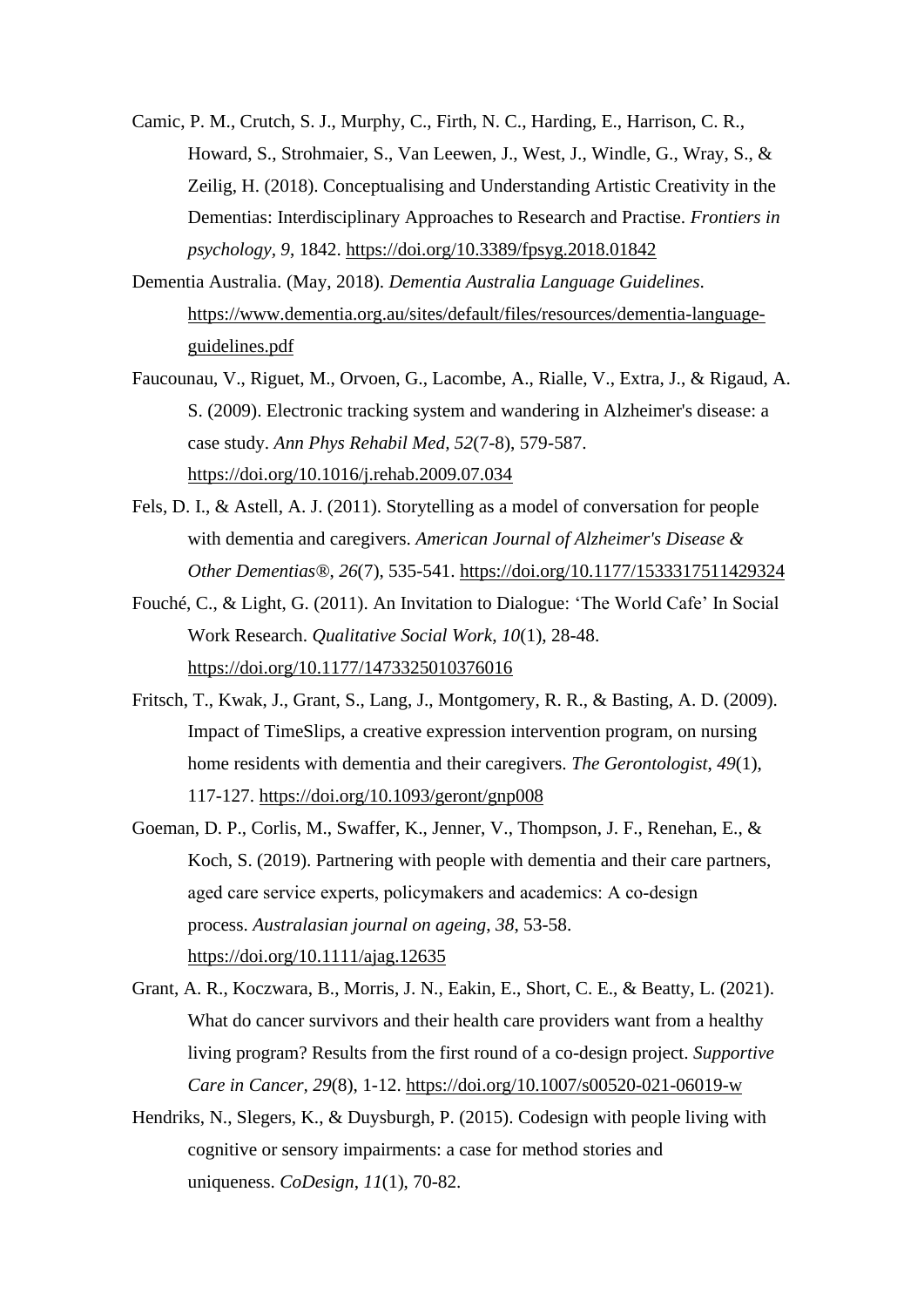[https://doi.org/10.1080/15710882.2015.1020316I](https://doi.org/10.1080/15710882.2015.1020316)NVOLVE. (2012). *Briefing notes for researchers: involving the public in NHS, public health and social care research*. INVOLVE. [https://www.invo.org.uk/wp](https://www.invo.org.uk/wp-content/uploads/2012/04/INVOLVEBriefingNotesApr2012.pdf)[content/uploads/2012/04/INVOLVEBriefingNotesApr2012.pdf](https://www.invo.org.uk/wp-content/uploads/2012/04/INVOLVEBriefingNotesApr2012.pdf)

- Jessen, S., Mirkovic, J., & Ruland, C. M. (2018). Creating gameful design in mhealth: a participatory co-design approach. *JMIR mHealth and uHealth, 6*(12), e11579. <https://doi.org/10.2196/11579>
- Jootun, D., & McGhee, G. (2011). Effective communication with people who have dementia. *Nursing standard (Royal College of Nursing (Great Britain):1987), 25*(25), 40–47.<https://doi.org/10.7748/ns2011.02.25.25.40.c8347>
- Leorin, C., Stella, E., Nugent, C., Cleland, I., & Paggetti, C. (2019). The value of including people with dementia in the co-design of personalized eHealth technologies. *Dementia and geriatric cognitive disorders*, *47*(3), 164-175. <https://doi.org/10.1159/000497804>
- MacFarlane, A., Galvin, R., O'Sullivan, M., McInerney, C., Meagher, E., Burke, D., & LeMaster, J. W. (2017). Participatory methods for research prioritization in primary care: an analysis of the World Café approach in Ireland and the USA. *Family Practice*, *34*(3), 278-284. <https://doi.org/10.1093/fampra/cmw104>
- Miah, J., Dawes, P., Edwards, S., Leroi, I., Starling, B., & Parsons, S. (2019). Patient and public involvement in dementia research in the European Union: a scoping review. *BMC geriatrics*, *19*(220), 1-20. [https://doi.org/10.1186/s12877-019-](https://doi.org/10.1186/s12877-019-1217-9) [1217-9M](https://doi.org/10.1186/s12877-019-1217-9)iles, M. B., Huberman, A. M., & Saldaña, J. (2019). *Qualitative data analysis: A methods sourcebook*. SAGE publishing.
- Miller, W. R., C'de Baca, J., Matthews, D. B., & Wilbourne, P. L. (2001). *Personal values card sort.* University of New Mexico. [https://pdf4pro.com/view/personal-values-card-sort-the-university-of-new](https://pdf4pro.com/view/personal-values-card-sort-the-university-of-new-mexico-4bea1c.html)[mexico-4bea1c.html](https://pdf4pro.com/view/personal-values-card-sort-the-university-of-new-mexico-4bea1c.html)
- Niedderer, K., Harrison, D., Gosling, J., Craven, M., Blackler, A., Losada, R., & Cid, T. (2020). Working with Experts with Experience: Charting Co-production and Codesign in the Development of HCI-Based Design. In R. Brankaert, & G. Kenning (Eds.), *HCI and Design in the Context of Dementia* (303-320). Springer International Publishing. [https://doi.org/10.1007/978-3-030-32835-1\\_19](https://doi.org/10.1007/978-3-030-32835-1_19)
- NVivo qualitative data analysis software. (2015). QSR International Pty Ltd. Version 11.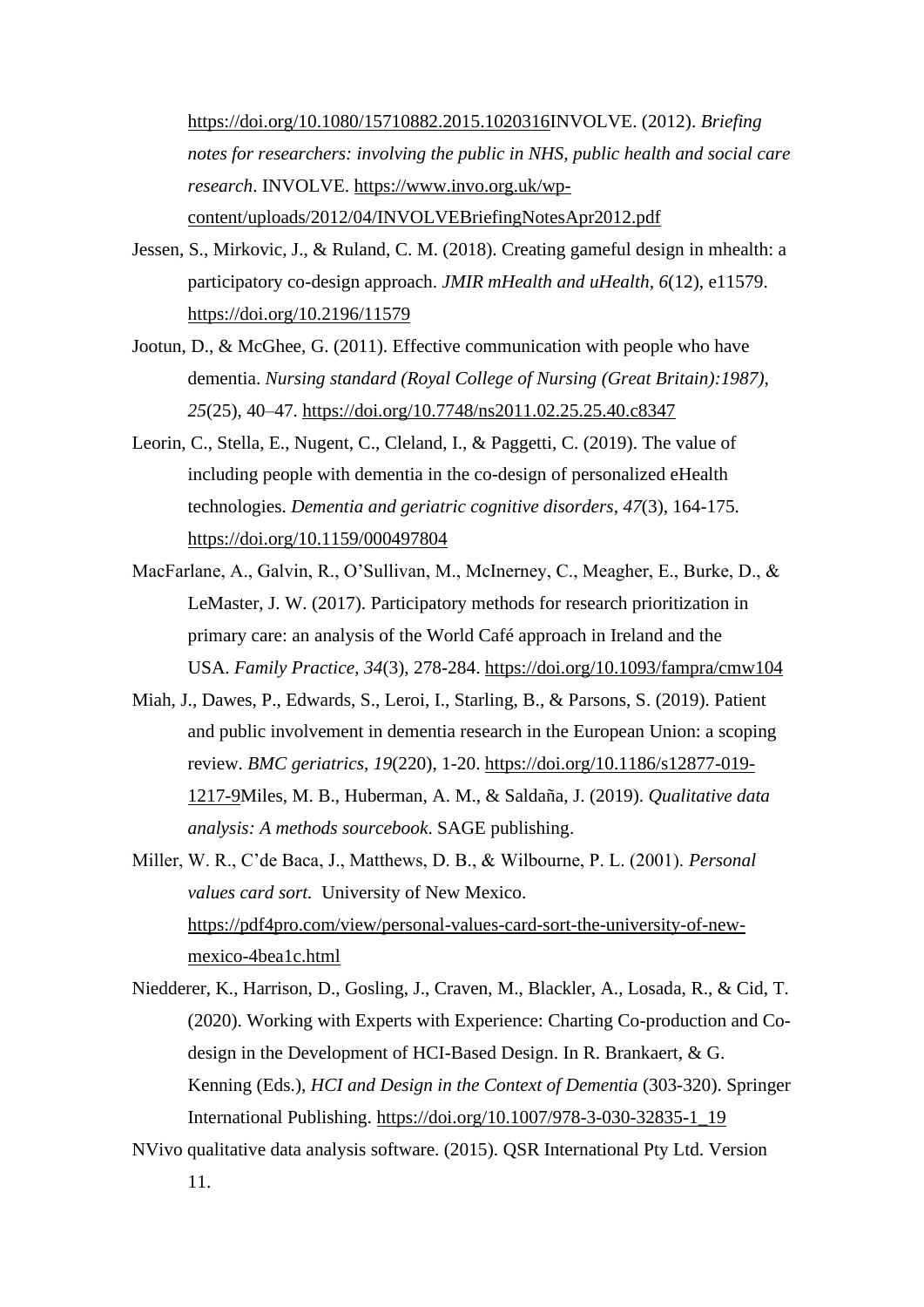- O'Sullivan, G., Hocking, C., & Spence, D. (2013). Action research: Changing history for people living with dementia in New Zealand. *Action Research*, *12*(1), 19-35. <https://doi.org/10.1177/1476750313509417>
- Phillips, L. J., Reid-Arndt, S. A., & Pak, Y. (2010). Effects of a creative expression intervention on emotions, communication, and quality of life in persons with dementia. *Nursing research*, *59*(6), 417.

<https://doi.org/10.1097/NNR.0b013e3181faff52.>

- Polacsek, M., Goh, A., Malta, S., Hallam, B., Gahan, L., Cooper, C., Low, L., Livingston, G., Panayiotou, A., Loi, S., Omoro, M., Savvas, S., Batchelor, F., Ames, D., Doyle, C., Scherer, S., & Dow, B. (2019). 'I know they are not trained in dementia': Addressing the need for specialist dementia training for home care workers. *Health & Social Care in the Community, 28,* 475-484. <https://doi.org/10.1111/hsc.12880>
- Rapaport, P., Webster, L., Horsley, R., Kyle, S. D., Kinnunen, K. M., Hallam, B., Pickett, J., Cooper, C., Espie, C. A., & Livingston, G. (2018). An intervention to improve sleep for people living with dementia: Reflections on the development and co-production of DREAMS: START (Dementia RElAted Manual for Sleep: STrAtegies for RelaTives). *Dementia*, 17(8), 976–989. <https://doi.org/10.1177/1471301218789559>
- Repper, J., & Carter, T. (2011). A review of the literature on peer support in mental health services. *Journal of mental health*, *20*(4), 392-411.https://doi.org/ [10.3109/09638237.2011.583947](https://doi.org/10.3109/09638237.2011.583947)
	- Robinson, L., Brittain, K., Lindsay, S., Jackson, D., & Olivier, P. (2009). Keeping In Touch Everyday (KITE) project: developing assistive technologies with people with dementia and their carers to promote independence. *International Psychogeriatrics, 21*(3), 494-502. https://doi.org[/10.1017/S1041610209008448](https://doi.org/10.1017/s1041610209008448)
	- Sanders, E. BN., & Stappers, P. J. (2008). Co-creation and the new landscapes of design. *Co-design*, 4(1), 5-18. <https://doi.org/10.1080/15710880701875068>
	- Smith, L., & Phillipson, L. (2020). Thinking through participatory action research with people with late-stage dementia: research note on mistakes, creative methods and partnerships. *International Journal of Social Research Methodology*, 1-6. <https://doi.org/10.1080/13645579.2020.1810997>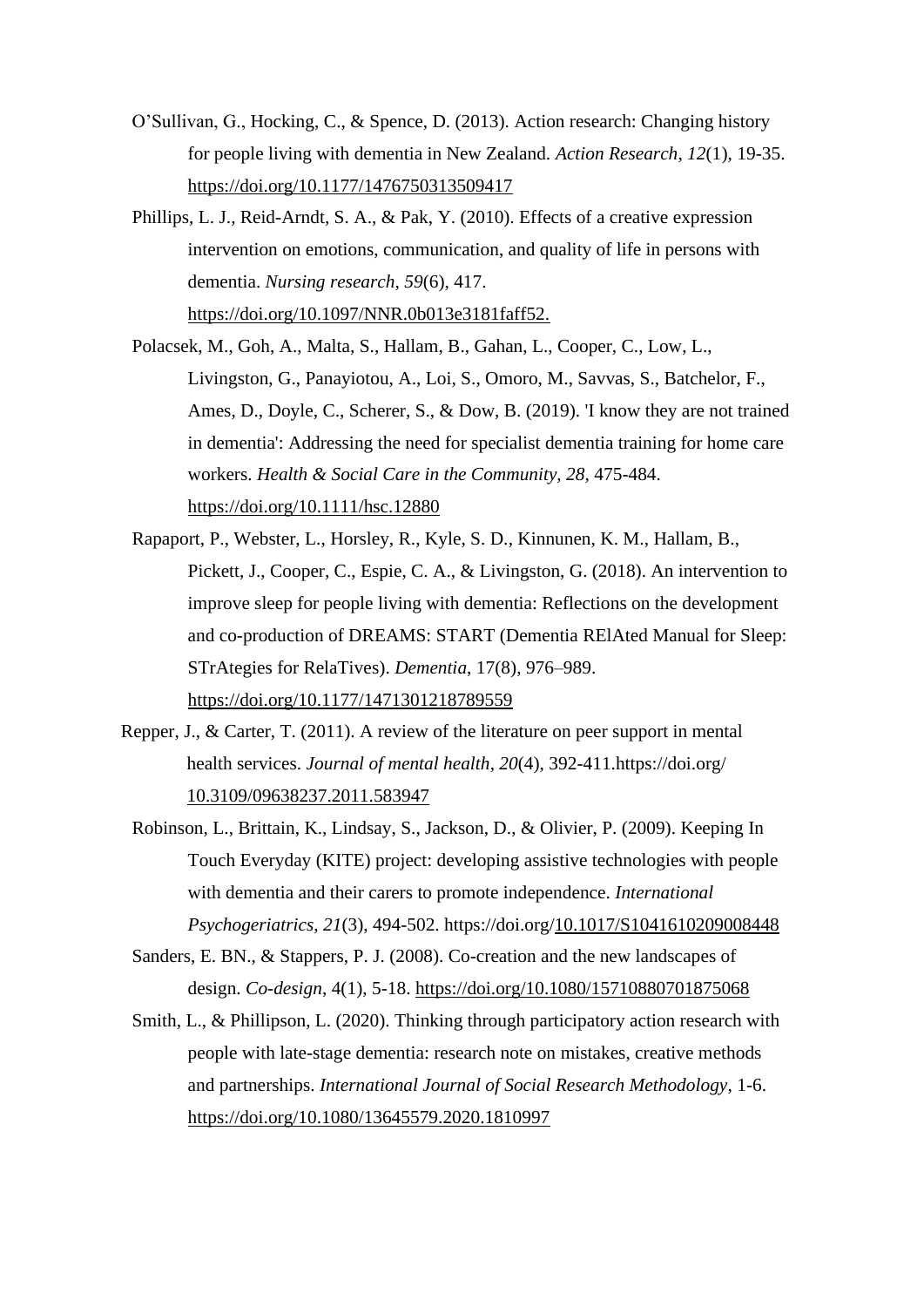- Steen, M., Manschot, M., & De Koning, N. (2011). Benefits of co-design in service design projects. *International Journal of Design*, *5*(2), 53-60. <http://www.ijdesign.org/index.php/IJDesign/article/view/890/346>
- Swanson, A. N. (2014). A day to remember: The World Dementia Café. *British Journal of Wellbeing*, *2*(1), 11-13.
- Swarbrick, C. M., Doors, O., Scottish Dementia Working Group, EDUCATE, Davis, K., & Keady, J. (2019). Visioning change: Co-producing a model of involvement and engagement in research (Innovative Practice). *Dementia*, *18*(7- 8), 3165-3172.
- Treadaway, C., Taylor A., & Fennell, J. (2019). Compassionate design for dementia care, *International Journal of Design Creativity and Innovation, 7*(3), 144-157. https://doi.org[/10.1080/21650349.2018.1501280](https://doi.org/10.1080/21650349.2018.1501280)
- Trischler, J., Dietrich, T., & Rundle-Thiele, S. (2019). Co-design: from expert-to userdriven ideas in public service design. *Public Management Review, 21*(11), 1595- 1619.
- Trischler, J., Kristensson, P., & Scott, D. (2018). Team diversity and its management in a co-design team. *Journal of Service Management, 29*(1), 120-145. <https://doi.org/10.1108/JOSM-10-2016-0283>
- Trischler, J., Pervan, S. J., Kelly, S. J., & Scott, D. R. (2018). The value of Codesign: The effect of customer involvement in service design teams. *Journal of Service Research*, *21*(1), 75-100. <https://doi.org/10.1177/1094670517714060>
- Tsekleves, E., Bingley, AF., Luján, Escalante, MA., & Gradinar, A. (2020). Engaging people with dementia in designing playful and creative practices: Co-design or co-creation?. *Dementia*, *19*(3):915-31. [https://doi.org/10.1177/1471301218791692V](https://doi.org/10.1177/1471301218791692)igliotti, A. A., Chinchilli, V. M., & George, D. R. (2018). Enhancing Quality of Life and Caregiver Interactions for Persons with Dementia Using TimeSlips Group Storytelling: A 6-Month Longitudinal Study. *The American Journal of Geriatric Psychiatry*, *26*(4), 507- 508. <https://doi.org/10.1016/j.jagp.2017.10.001>
- Wang, G., Marradi, C., Albayrak, A., & van der Cammen, T. J. (2019). Co-designing with people with dementia: A scoping review of involving people with dementia in design research. *Maturitas*, *127*, 55-63. [https://doi.org/](https://doi.org/%2010.1016/j.maturitas.2019.06.003) [10.1016/j.maturitas.2019.06.003](https://doi.org/%2010.1016/j.maturitas.2019.06.003)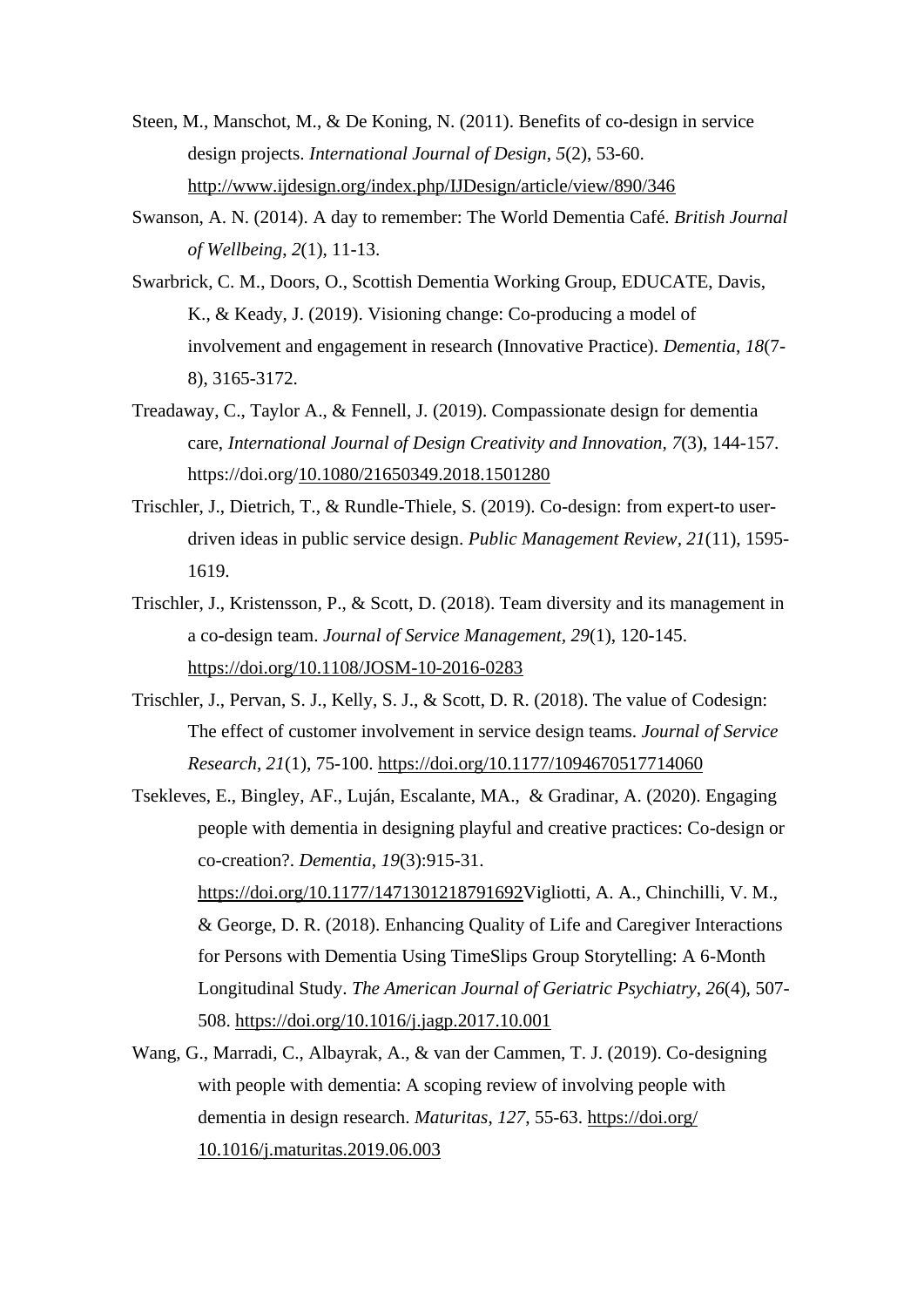## **Figure captions list:**

Figure 1: Average scores on evaluation of PITCH co-design workshops 1 and 2 from 37 participants



Figure 2: Average scores on the evaluation of PITCH co-design workshops 3 and 4 from 27 participants, including opinions from participants on the PITCH prototype they started co-designing in workshops 1 and 2 that they were refining.